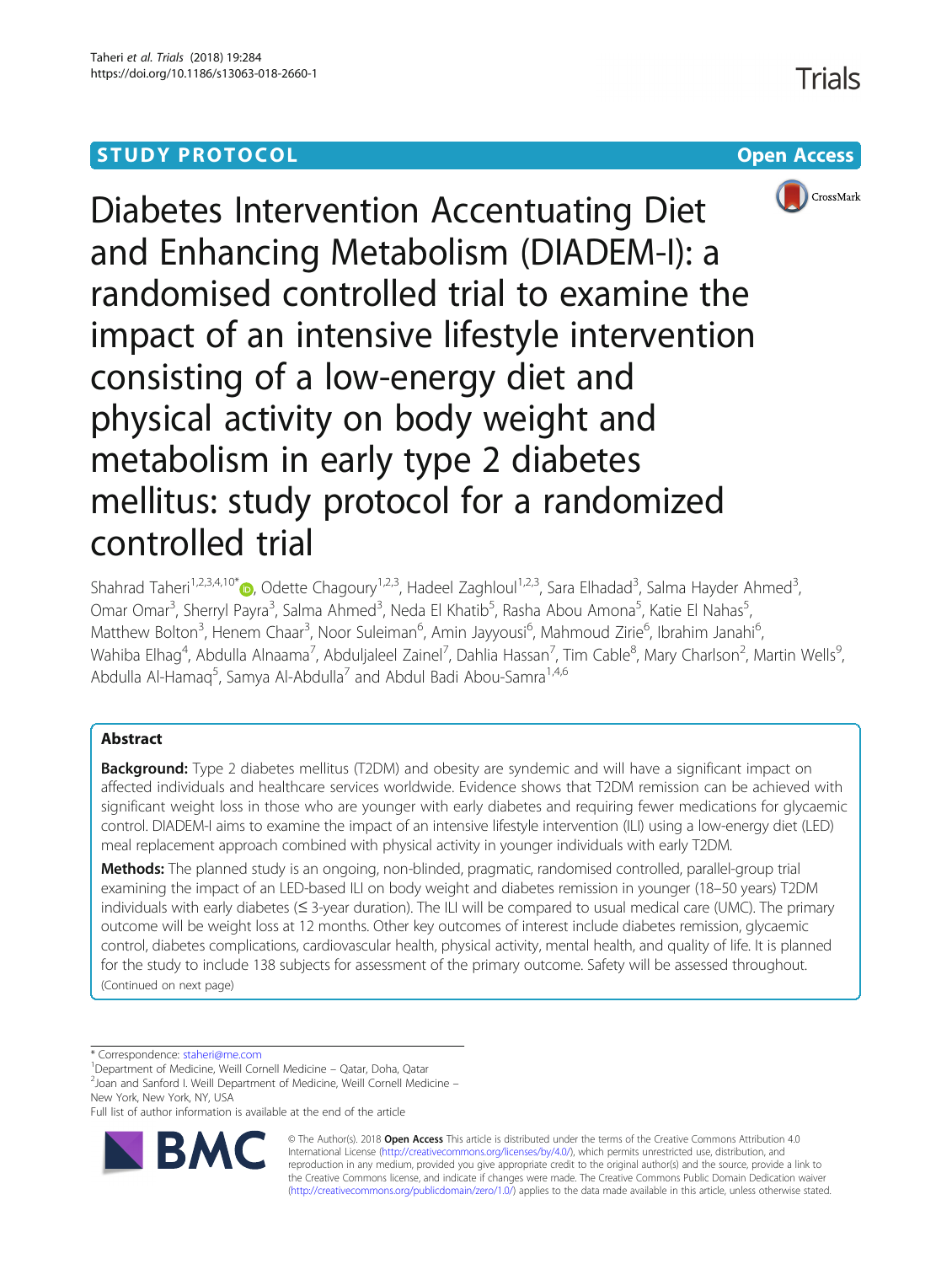# (Continued from previous page)

Discussion: If DIADEM-I demonstrates a clinically significant effect for younger individuals with early T2DM, it will inform clinical guidelines and services of the future for management of T2DM.

**Trial registration:** ISRCTN: [ISRCTN20754766](https://doi.org/10.1186/ISRCTN20754766) (date assigned: 7 June 2017); ClinicalTrials.gov, ID: [NCT03225339](https://clinicaltrials.gov/ct2/show/NCT03225339) Registered on 26 June 2017.

Keywords: Type 2 diabetes mellitus, Obesity, Lifestyle, Diet, Physical activity

# Background

Obesity and type 2 diabetes mellitus (T2DM) are the greatest challenges to health services worldwide. Obesity is associated with multiple complications including T2DM, hypertension, dyslipidaemia, non-alcoholic fatty liver disease (NAFLD), obstructive sleep apnoea (OSA), cardiovascular disease (CVD), chronic kidney disease (CKD), increased risk for several cancers, poor mental health, and reduced quality of life  $[1-8]$  $[1-8]$  $[1-8]$  $[1-8]$ . Overall, obesity is associated with early mortality [[2\]](#page-11-0).

Of particular concern is the increasing prevalence of obesity at a younger age. The onset of obesity at a young age results in significant morbidity and mortality  $[9-12]$  $[9-12]$  $[9-12]$  $[9-12]$  $[9-12]$ . In a cohort of young men (*n* = 6502, age 22 years) followed up in Denmark, 48% of those who were obese (Body Mass Index,  $\text{BMI} \geq 30 \text{ kg/m}^2$ ) had developed diabetes, cardiovascular disease, or venous thromboembolism, or had died before the age of 55 years [[13](#page-11-0)]. In a cohort of healthy young men ( $n = 37,674$ ), there was an independent association between elevated BMI at age 17 years and angiography-proven coronary heart disease ( $\beta$  = 1.355, *P* = 0.004) [\[12](#page-11-0)].

Diabetes at a younger age is associated with greater risk of devastating macro- and micro-vascular complications [\[9,](#page-11-0) [14](#page-11-0)–[16\]](#page-11-0). In an Australian study [\[17\]](#page-11-0), the outcomes for 354 T2DM patients with early onset diabetes (aged 15–30 years) were compared to type 1 diabetes (T1DM) patients with a median follow-up of greater than 20 years. Those with T2DM had almost double the mortality compared to the T1DM group (11% vs. 6%). Furthermore, death in the T2DM group occurred after about 10 years' shorter disease duration than the T1DM group. There were more cardiovascular deaths (50% vs. 30%), and increased neuropathy, in the T2DM group. A study of UK primary care data reported that the adverse cardiovascular risk profiles of the younger-aged (mean age 33.8 years) group were similar to the older group (mean age 66.9 years) [[18](#page-11-0)]. A Swedish population-based study reported that those with T2DM had three times greater risk for severe retinopathy compared to those with T1DM [[19\]](#page-11-0).

The current medical approach to T2DM concentrates on symptom control, targeting glycosylated haemoglobin (HbA1c) levels, and prevention of long-term diabetes complications [[20\]](#page-11-0). The combination of intensive glycaemic control and earlier introduction and intensification of insulin treatment has resulted in the development and exacerbation of obesity amongst patients with diabetes [[21](#page-11-0)]. This has created a vicious cycle of obesity and T2DM since greater obesity results in greater requirement for treatments that promote weight gain [\[22\]](#page-11-0).

Weight loss and lifestyle change are important for managing glycaemia, dyslipidaemia and hypertension after diabetes has developed [[23](#page-11-0)–[27](#page-11-0)]. Weight loss through lifestyle interventions and bariatric surgery has been shown to have a significant impact on T2DM [[23](#page-11-0), [28](#page-12-0)–[32\]](#page-12-0). More intensive lifestyle and structured interventions show the greatest benefit for weight loss and glycaemic control [[24](#page-11-0), [25](#page-11-0), [33,](#page-12-0) [34](#page-12-0)].

The Look AHEAD study [[23](#page-11-0)–[26](#page-11-0), [35\]](#page-12-0) examined the impact of an intensive lifestyle intervention (ILI) on cardiovascular outcomes. The study aimed for a weight loss of at least 10% through energy restriction and physical activity [\[35\]](#page-12-0). In this study, improvement in glycaemia was associated with degree of weight loss. Furthermore, diabetes remission occurred in 11.5% and 7.3% of the ILI group at year 1 and years 4, respectively, compared to the 2.0% of the control group for both time-points [\[36](#page-12-0)]. The ILI group also had a significantly greater percentage of sustained remission, although only 3.5% achieved this at 4 years [\[36\]](#page-12-0). The subjects in the Look AHEAD study, however, were older (mean age  $58.6 \pm 6.8y$  in the ILI group) and had a median diabetes duration of 5 years (2.0–10 years). A less intensive lifestyle intervention in the UK primary care setting observed modest improvements in glycaemia, but did not observe any diabetes remission [\[33](#page-12-0), [37](#page-12-0)]. Again, this study was conducted in an older group with mean age of 60.1 (SD 10.2) years for the intervention group. Data from bariatric surgery support the hypothesis that any intervention aiming to have an impact on diabetes remission needs to concentrate on younger patients at an early stage of disease [[28,](#page-12-0) [29,](#page-12-0) [38](#page-12-0)–[41\]](#page-12-0). It can be hypothesised that intervention at a younger age and earlier disease stage may result in greater improvement and remission of diabetes.

There is significant evidence that substantial initial weight loss is associated with greater long-term net weight loss [\[24](#page-11-0), [42](#page-12-0)–[45\]](#page-12-0). A retrospective study of 5965 individuals who undertook a very-low-energy diet (VLED; < 800 kcal/day), the weight lost in the initial weight loss phase was significantly associated with the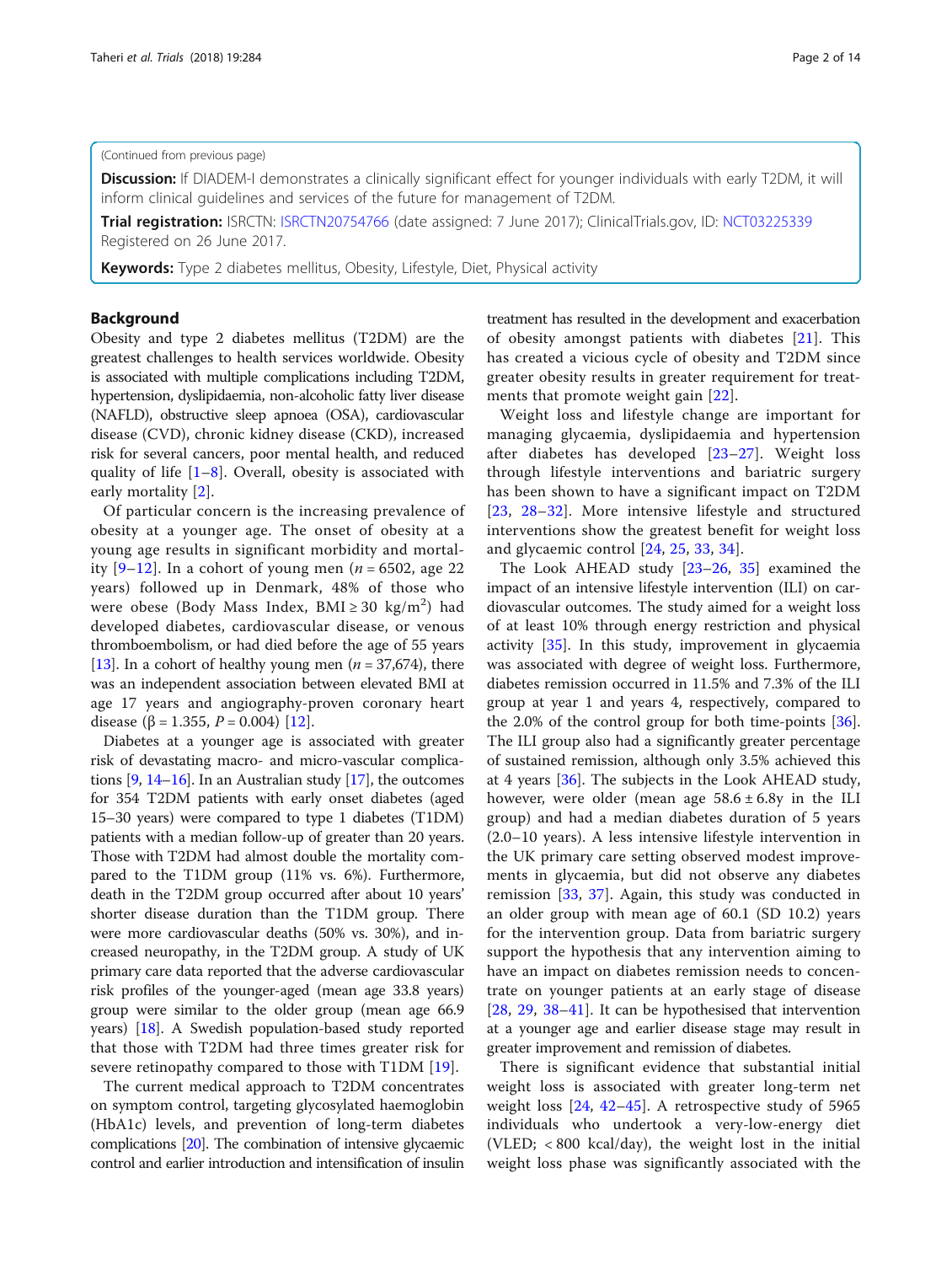percentage weight loss maintenance for up to 3 years [[46\]](#page-12-0). In the Look AHEAD study, larger monthly weight loss during the first year, independently predicted weight, HbA1c, HDL-cholesterol, and systolic blood pressure at year 4. Thus, greater initial weight loss is a key factor in weight loss maintenance and distal metabolic outcomes. In the Look AHEAD study, successful lifestyle subjects used meal replacement products and attended more frequently. Also, those who lost most weight and maintained their weight, undertook more physical activity [[24](#page-11-0), [25](#page-11-0), [47](#page-12-0)].

VLED and low-energy diets (LED) are most effective at achieving substantial initial weight loss. A recent study showed that there was no difference in subsequent weight regain between rapid and gradual weight loss [[48\]](#page-12-0). A meta-analysis of 29 studies from the United States observed that weight loss with VLED resulted in greater weight loss maintenance compared to hypoenergetic balanced diets: 7.1 kg (95%CI: 6.1–8.1 kg) and 2.0 kg  $(1.5-2.5 \text{ kg})$ , respectively  $[42]$  $[42]$  $[42]$ . In six studies, those who exercised more, had greater weight loss maintenance [[42](#page-12-0)]. VLEDs have been employed in the last 40 years for rapid weight loss and their use in the management of obesity has been recognised by several guidelines [[49](#page-12-0)]. In a systematic review and meta-analysis, six randomised controlled trials were identified [\[50\]](#page-12-0), and when VLEDs were compared to LEDs, VLEDs resulted in greater weight loss than LEDs in the short term, but similar long-term weight loss. A recent study has reported that an LED approach is as effective as VLED  $[51]$  $[51]$ . LEDs are likely to be better tolerated than VLED by patients because of side effects [\[52](#page-12-0), [53\]](#page-12-0), thus improving diet adherence and reducing patient dropout. Common adverse events related to low-energy diets include dizziness, sensitivity to cold, fatigue, dry skin, halitosis, constipation, diarrhoea, flatulence, gallstones, and hair loss [\[52,](#page-12-0) [53](#page-12-0)].

An early study of insulin-treated type 2 diabetes patients, reported that a VLED approach resulted in significant weight loss and cessation of insulin in some patients [[54\]](#page-12-0). A recent large feasibility study in the UK in patients with extreme obesity also observed that a programme based on a nutritionally complete LED (Cambridge Weight Plan, UK) achieved a significant early weight loss and a substantial weight loss of  $\geq 15$  kg maintained at 12 months for one third of all patients entering the programme [\[55\]](#page-12-0). The subjects in this study were  $45.7 \pm 10.7$  years old with more severe obesity (mean BMI  $48.0 \pm 7.6$  kg/m<sup>2</sup>). No specific physical activity was included. Another recent study showed that 8 weeks of calorie restriction (600 kcal/day) in severely obese patients with type 2 diabetes, normalised pancreatic beta-cell function and improved insulin suppression of liver glucose production [[56](#page-12-0)]. A key finding was the association of beta-cell function improvement with alterations in liver and pancreatic fat. The role of the liver in diabetes is, therefore, important [\[57](#page-12-0), [58](#page-12-0)].

Physical activity is important for weight loss and its maintenance, and has beneficial cardiovascular effects [[59\]](#page-12-0). The addition of physical activity to energy restriction for weight loss in overweight/obesity was examined in a systematic review [\[60\]](#page-12-0). The combination of diet with physical activity resulted in greater weight loss than diet alone with the intervention and after 1 year of follow-up.

A systematic review examined the impact of the combination of diet, aerobic activity, and resistance training for type 2 diabetes prevention. The combination was found to be superior for weight loss and reduction in fasting glucose [[61](#page-12-0)]. A recent systematic review (47 randomised trials with over 8500 subjects) examined different exercise interventions on glycaemic control [[62](#page-12-0)]. Exercise interventions of greater than 150 min/week were found to be most effective. Exercise training consisting of aerobic exercise, resistance training, or both combined was associated with reductions in HbA1c compared to control groups, respectively. Unsupervised exercise combined with dietary intervention was associated with an HbA1c reduction. Another systematic review [\[63\]](#page-12-0) examined studies that have compared aerobic to resistance exercise in T2DM. Twelve trials ( $n = 626$  subjects) were identified with seven having methodological limitations. The majority of the studies were short term (< 6 months). With sensitivity analysis, there was no significant difference in HbA1c reduction between the two exercise approaches.

A recent systematic review examined the impact of combined aerobic and resistance exercise in T2DM, including 14 trials ( $n = 915$  subjects). Aerobic exercise was more effective than resistance training in HbA1c reduction. Combined treatment, however, was superior to aerobic exercise  $[64]$  $[64]$ . The same group carried out a systematic review of long-term lifestyle interventions, reporting that the combination of diet and physical activity was superior to all other modalities resulting in an improved lipid profile and reduction in blood pressure, conferring additional cardiovascular benefit [[65\]](#page-12-0).

In summary, the combination of physical activity with diet results in greater weight loss and metabolic improvements. Aerobic exercise has greater and more predictable effects on HbA1c. The combination of aerobic exercise with resistance training may be superior the aerobic exercise alone, but more evidence is required. Based on current evidence, the American College of Sports Medicine and American Diabetes Association (ADA) joint position stand  $[66, 67]$  $[66, 67]$  $[66, 67]$  $[66, 67]$  and other guidelines  $[68]$  recommend a combination of aerobic and resistance exercise.

### DIADEM-I Study rationale

Emerging evidence suggests that it is time to rethink the medical approach to patients with T2DM. Patients with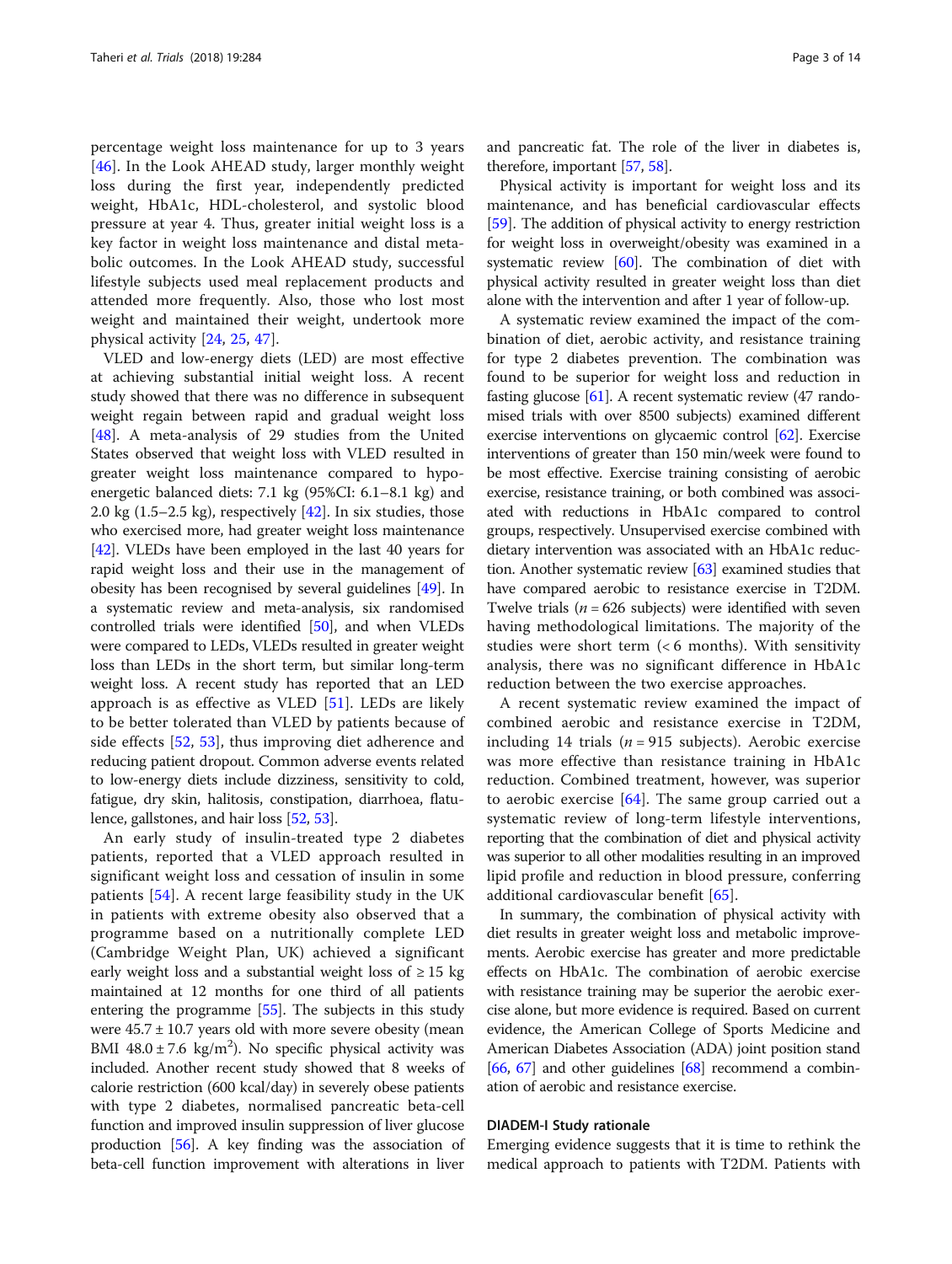obesity and T2DM who have achieved significant weight loss through either an ILI or bariatric surgery can have remission of diabetes, and improved quality of life. ILI in the Look AHEAD study resulted in a modest diabetes remission, but the study population had an average age of about 60 years, and longer duration of diabetes. There is extensive evidence that the use of LEDs, and particularly those with low carbohydrate content, can safely result in significant weight loss. There is also evidence to support a role for physical activity in improving diabetes. It is now time to put this evidence into practice through a randomised controlled trial to investigate whether combining energy restriction with physical activity in younger patients at an early stage of T2DM can improve weight loss and diabetes outcome measures compared to usual medical care, and to examine whether diabetes remission can be achieved. Tackling obesity and diabetes at the earliest stage (younger patients with short diabetes duration) is critical to reducing disease burden with the potential important benefit of reversing diabetes, and preventing its long-term sequelae. The DIADEM-I study aims to implement an ILI incorporating an LED approach in younger T2DM patients with early diabetes.

# Hypothesis

The key hypotheses of DIADEM-I are that an ILI combining an individualised LED approach with physical activity in subjects with early T2DM, compared to the usual medical care (UMC) group, will result in:

- 1. Greater weight loss
- 2. Improvement in glycaemic control
- 3. Potential remission of diabetes
- 4. Improved quality of life

# Primary objective

The primary objective of DIADEM-I is to examine the effectiveness of an individualised ILI combining an LED approach and gradual introduction of food with physical activity in younger subjects with early T2DM. The overall aim is to test an intervention that will be successful in weight loss and potential diabetes remission. Remission of diabetes will be defined as:

- 1. HbA1c outside the diabetes range (< 6.5%)
- 2. No pharmacologic therapy for diabetes

The ILI will be compared to UMC. The study will examine the primary outcome of weight loss.

### Secondary objectives

The study aims to assess the effects of an LED and physical activity ILI on other important diabetes outcomes. Secondary outcomes of interest will include body composition and energy expenditure (measured by bioimpedance and indirect calorimetry) and weight loss maintenance, markers of diabetes improvement (HbA1c; measured at a centralised laboratory using turbidimetric inhibition immunoassay for haemolyzed whole blood in ROCHE COBAS 6000c Module), insulin sensitivity/resistance (homeostatic model assessment, HOMA), glucose homeostasis (continuous glucose monitoring system, CGMS) [\[69\]](#page-12-0), cardiovascular health and risk (blood pressure, arterial stiffness, and endothelial function [\[70\]](#page-12-0)), impact on diabetes complications (nephropathy, neuropathy, and retinopathy) and liver function tests; steatosis (Fibroscan)), changes in physical activity (measured by questionnaire (International Physical Activity Questionnaire IPAQ and Sedentariness Questionnaire, SIT-Q-7-D [\[71](#page-12-0)])] and accelerometry (GT3X) [[72](#page-12-0)]), quality of life (Impact of Weight on Quality of Life (IWQoL-Lite) [[73](#page-12-0)] and EQ-5D questionnaires), and mental health (Hospital Anxiety and Depression Scale (HADS) [[4](#page-11-0), [74](#page-12-0)]). Furthermore, the study will investigate any side effects and adverse outcomes of the intervention. Biological samples will be collected for metabolomics, proteomics, non-coding RNA, and microbiome. Fasted venous blood samples will be collected by trained phlebotomists.

### Outcome measures

Table [1](#page-4-0) lists key outcome measures and instruments (validated for the study population) used for their measurement.

# **Methods**

DIADEM-I is an ongoing, non-blinded, randomised controlled, parallel-group trial examining the impact of an ILI using LED and physical activity for younger subjects with early T2DM.

The trial is registered with ISRCTN ISRCTN20754766 (date assigned: 7 June 2017), and ClinicalTrials.gov identifier (NCT03225339 (registered on 26 June 2017).). The description of the protocol is based on the latest version of the study protocol (DIADEM-I STUDY PROTOCOL v3–7 December 2016). The reported protocol follows the SPIRIT (Standard Protocol Items: Recommendations for Interventional Trials) recommendations [\(http://www.spirit](http://www.spirit-statement.org)[statement.org](http://www.spirit-statement.org)/). The SPIRIT checklist is provided in the Additional file [1.](#page-10-0) Figure [1](#page-5-0) shows the CONSORT flow chart. Figure [2](#page-5-0) shows the schedule of enrolment, intervention, study visits and assessments for the study groups.

#### Sponsor and funding

The study is sponsored by Weill Cornell Medicine – Qatar and funded by the Qatar National Research Fund (QNRF) through the National Priorities Research Program (NPRP) grant NPRP 8–912–3-192. Support is also provided by the Clinical Research Core at Weill Cornell Medicine in Qatar, supported by the Biomedical Research Program (BMRP; funded by Qatar Foundation). There is no input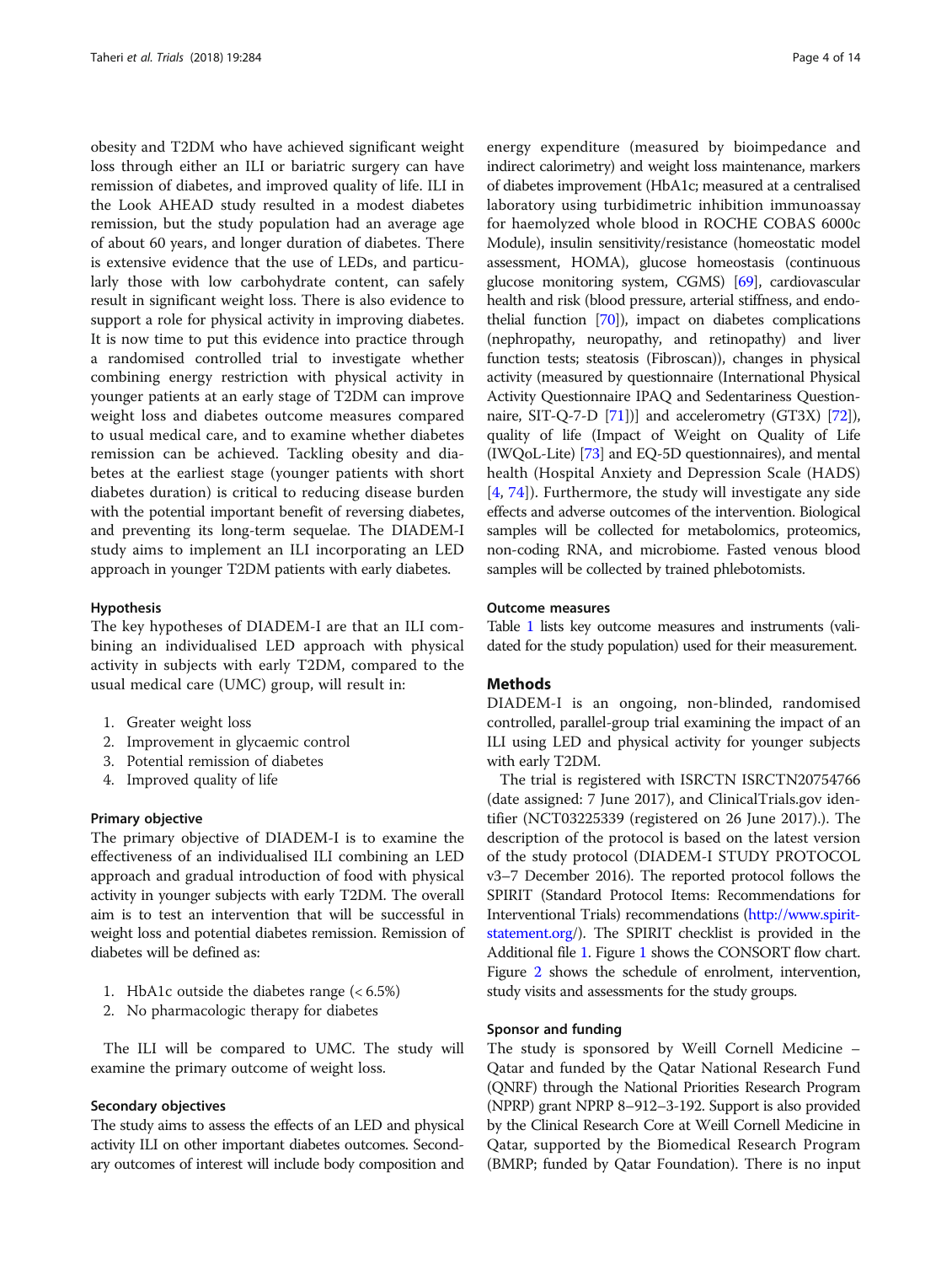| Key Measures                     | Instruments                                                                                       | Notes                                                                                                                                                                                                                                                                                                                                                                                                                                                                                                                                                                                                                                                                                                                                                                                                                                                         |  |  |  |  |  |
|----------------------------------|---------------------------------------------------------------------------------------------------|---------------------------------------------------------------------------------------------------------------------------------------------------------------------------------------------------------------------------------------------------------------------------------------------------------------------------------------------------------------------------------------------------------------------------------------------------------------------------------------------------------------------------------------------------------------------------------------------------------------------------------------------------------------------------------------------------------------------------------------------------------------------------------------------------------------------------------------------------------------|--|--|--|--|--|
| Body weight<br>and composition   | TANITA scales BC420MA                                                                             | Body weight, and bioimpedance for body composition.                                                                                                                                                                                                                                                                                                                                                                                                                                                                                                                                                                                                                                                                                                                                                                                                           |  |  |  |  |  |
| Height                           | Stadiometer SECA 123                                                                              |                                                                                                                                                                                                                                                                                                                                                                                                                                                                                                                                                                                                                                                                                                                                                                                                                                                               |  |  |  |  |  |
| HbA1c                            | Turbidimetric inhibition immunoassay for<br>haemolysed whole blood in ROCHE COBAS<br>6000c Module | Measured at a central laboratory.                                                                                                                                                                                                                                                                                                                                                                                                                                                                                                                                                                                                                                                                                                                                                                                                                             |  |  |  |  |  |
| Continuous<br>Glucose Monitoring | iPro2 Professional CGM system (Medtronic<br>MiniMed)                                              | Continuous glucose monitoring system (CGMS) will be used for 7<br>consecutive days.                                                                                                                                                                                                                                                                                                                                                                                                                                                                                                                                                                                                                                                                                                                                                                           |  |  |  |  |  |
| Quality of Life                  | 1. EQ-5D-5 L<br>2. IWQOL-LITE                                                                     | 1. EQ-5D-5 L comprises of five dimensions: mobility, self-care, usual<br>activities, pain/discomfort and anxiety/depression. Each dimension<br>has five levels: no problems, slight problems, moderate problems,<br>severe problems and extreme problems.<br>2. Impact of Weight on Quality Of Life-Lite (IWQOL-Lite) is a validated<br>31-item, self-report measure of obesity-specific quality of life. In addition<br>to a total score, there are scores on five domains: physical function;<br>self-esteem; sexual life; public distress; work.                                                                                                                                                                                                                                                                                                           |  |  |  |  |  |
| Mental Health                    | <b>HADS</b>                                                                                       | The Hospital Anxiety and Depression Scale (HADS) comprises 14 items, 7 for<br>anxiety, and 7 for depression. The scale yields individual anxiety and depression<br>scores as well as an overall HADS score.                                                                                                                                                                                                                                                                                                                                                                                                                                                                                                                                                                                                                                                   |  |  |  |  |  |
| Physical Activity                | 1. IPAQ<br>2. SIT-O-7D<br>3. ActiGraph GT3X                                                       | 1. The International Physical Activity Questionnaire (IPAQ) comprises of seven<br>questions recalling the previous week's physical activity falling into four different<br>physical activity domains: leisure-time activities, domestic and gardening activities,<br>work-related activities, and transportation.<br>2. The Sedentary Behaviour Questionnaire (SIT-Q-7d) is a self-report recall measure<br>of sedentariness over the last seven days. It assesses total daily sedentary time as<br>an aggregate of sitting/lying down in five domains (meals, transportation,<br>occupation, non-occupational screen time, and other sedentary time).<br>3. The ActiGraph GT3X is a wrist-worn activity monitor that uses triaxial accelerometry<br>to collect physical activity and sleep data. Accerometry will be carried out over 7<br>consecutive days. |  |  |  |  |  |
|                                  | Energy Expenditure Indirect calorimetry (Cosmed Fitmate GS)                                       | Portable desktop indirect calorimeter for measurement of Resting Metabolic Rate<br>(RMR)                                                                                                                                                                                                                                                                                                                                                                                                                                                                                                                                                                                                                                                                                                                                                                      |  |  |  |  |  |
| Liver transient<br>elastography  | EchoSens Fibroscan 502 Touch                                                                      | Non-invasive elastography device which gives 50 Hz shear wave speed<br>measurements and estimates of liver stiffness as well as 3.5 MHz ultrasound<br>coefficient of attenuation.                                                                                                                                                                                                                                                                                                                                                                                                                                                                                                                                                                                                                                                                             |  |  |  |  |  |

<span id="page-4-0"></span>Table 1 Key measures and instruments

from the funding or sponsor organisations into the design, conduct, analysis, or reporting of the study.

# Ethical approvals and monitoring

Ethical approval for the study has been obtained from the Weill Cornell Medicine – Qatar Institutional Review Board (IRB), Hamad Medical Corporation – Qatar IRB, Primary Health Care Corporation (PHCC) – Qatar IRB, and the Ministry of Public Health, Doha, Qatar. The study is supported by the Weill Cornell Medicine – Qatar institutional Data and Safety Monitoring Board (DSMB). Study monitoring will be conducted at 3-monthly intervals by the Clinical Research Core, Weill Cornell Medicine – Qatar following a standardised protocol.

# Study design

DIADEM-I is an open-label, pragmatic, parallel-group RCT, employing the following interventions (Fig. [2\)](#page-5-0):

1. Intensive Lifestyle Intervention (ILI) combining a low-energy diet (LED) approach with physical activity. Behavioural support for the lifestyle intervention will also be provided

2. Usual medical care (UMC) aiming at diabetes education and support, and medical management of glycaemia, hypertension, and dyslipidaemia. This will be based on current clinical practice aiming to reduce diabetes symptoms and complications, and general recommendations on diet and physical activity.

# Description of Intensive Lifestyle Intervention (ILI)

The primary objective is for subjects to achieve a significant reduction in body weight at 12 weeks and continue progress at 1 year following a diet and physical activity ILI, and maintain this during the follow-up period. Diabetes remission will be assessed throughout the study.

# Diet

Subjects are supported by a trained dietitian. The study will use a commercially available meal replacement plan – the Cambridge Weight Plan [[51](#page-12-0), [55](#page-12-0), [75](#page-12-0)–[78](#page-13-0)]. The ILI will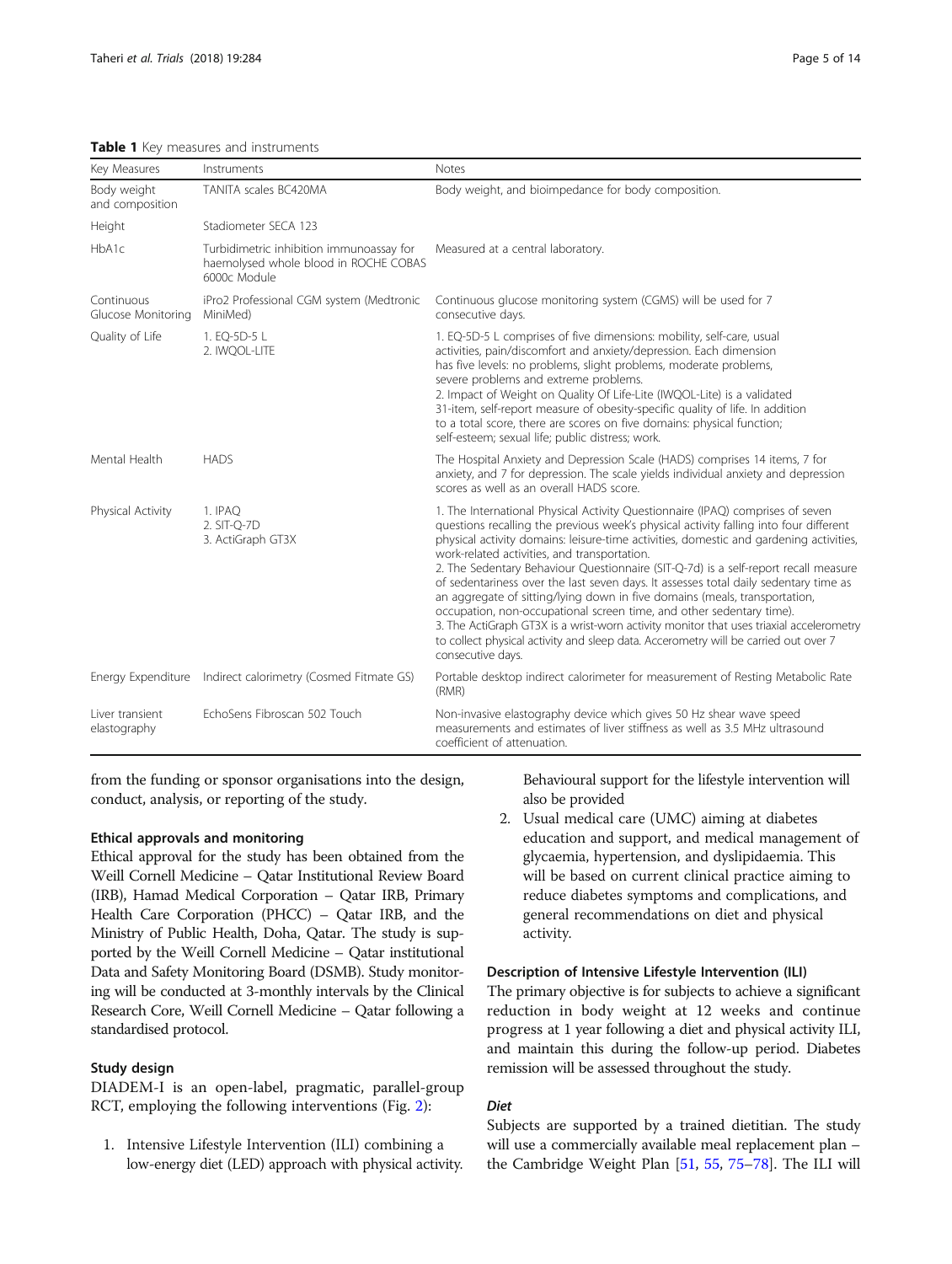<span id="page-5-0"></span>

| <b>Assessment</b>                |                                                      | W | 0                       | 12                      | 24                      | 36                      | 48                      | 60                      | 72                      | 84                      | 96                      |
|----------------------------------|------------------------------------------------------|---|-------------------------|-------------------------|-------------------------|-------------------------|-------------------------|-------------------------|-------------------------|-------------------------|-------------------------|
|                                  |                                                      | v | $V1+V2$                 | $V3+V4$                 | $V5+V6$                 | V7                      | $V8+V9$                 | V10                     | V <sub>11</sub>         | V12                     | V13                     |
| <b>Enrolment and Eligibility</b> |                                                      |   | $\mathsf{x}$            |                         |                         |                         |                         |                         |                         |                         |                         |
| Allocation                       |                                                      |   | $\overline{\mathsf{x}}$ |                         |                         |                         |                         |                         |                         |                         |                         |
| <b>Interventions</b>             | <b>Usual Medical Care</b>                            |   |                         |                         |                         |                         |                         |                         |                         |                         |                         |
|                                  | <b>Intensive Lifestyle Intervention</b>              |   |                         |                         |                         |                         |                         |                         |                         |                         |                         |
|                                  | <b>ASSESSMENTS</b>                                   |   |                         |                         |                         |                         |                         |                         |                         |                         |                         |
| <b>Primary Outcome</b>           | Weight                                               |   | $\times$                | X                       | X                       | $\times$                | $X^*$                   | X                       | X                       | X                       | $\times$                |
| Other<br><b>Outcomes</b>         | Quality of Life: EQ-5D                               |   | $\overline{\mathsf{x}}$ | $\overline{\mathsf{x}}$ | $\overline{\mathsf{x}}$ |                         | $\overline{\mathsf{x}}$ |                         |                         |                         | $\overline{\mathsf{x}}$ |
|                                  | Quality of Life: IWQOL-LITE                          |   | X                       |                         | $\overline{x}$          |                         | $\overline{x}$          |                         |                         |                         | X                       |
|                                  | Glycaemia:                                           |   |                         |                         |                         |                         |                         |                         |                         |                         |                         |
|                                  | HbA1c                                                |   | X                       | X                       | X                       | X                       | X                       | $\mathsf{X}$            | X                       |                         | X                       |
|                                  | Fasting glucose, insulin, C-peptide                  |   | X                       | X                       | X                       |                         | X                       |                         |                         |                         | X                       |
|                                  | <b>CGMS</b>                                          |   | X                       | X                       | X                       |                         | X                       |                         |                         |                         |                         |
|                                  | Anthropometry and bioimpedance                       |   | $\overline{\mathsf{x}}$ | $\overline{\mathsf{x}}$ | $\overline{\mathsf{x}}$ | $\overline{\mathsf{x}}$ | $\overline{\mathsf{x}}$ | $\overline{\mathsf{x}}$ | $\overline{\mathsf{x}}$ | $\overline{\mathsf{x}}$ | $\overline{X}$          |
|                                  | Weight loss maintenance                              |   |                         |                         |                         |                         |                         |                         |                         |                         | $\mathsf{X}$            |
|                                  | <b>Diabetes complications:</b>                       |   |                         |                         |                         |                         |                         |                         |                         |                         |                         |
|                                  | <b>Neuropathy Screening</b>                          |   | X                       |                         |                         |                         | X                       |                         |                         |                         | X                       |
|                                  | Nephropathy/renal function                           |   | X                       | X                       | $\times$                | $\times$                | X                       |                         |                         |                         | X                       |
|                                  | Retinopathy                                          |   | X                       |                         |                         |                         | X                       |                         |                         |                         | X                       |
|                                  | Cardiovascular health:                               |   |                         |                         |                         |                         |                         |                         |                         |                         |                         |
|                                  | <b>Blood pressure</b>                                |   | X                       | X                       | X                       | X                       | X                       | X                       | X                       | X                       | X                       |
|                                  | Arterial stiffness (Vicorder)                        |   | X                       | X                       | X                       |                         | Χ                       |                         |                         |                         |                         |
|                                  | Dynamic vessel analyser (endothelial                 |   | X                       | X                       | X                       |                         | X                       |                         |                         |                         |                         |
|                                  | function)                                            |   |                         |                         |                         |                         |                         |                         |                         |                         |                         |
|                                  | <b>Liver function tests</b>                          |   | X                       | X                       | X                       |                         | X                       |                         | X                       |                         | $\mathsf{x}$            |
|                                  | Fibroscan                                            |   | $\times$                | X                       | X                       |                         | X                       |                         |                         |                         |                         |
|                                  | Vitamins and iron status                             |   | $\overline{x}$          |                         | $\overline{x}$          |                         | $\overline{x}$          |                         | $\overline{x}$          |                         | $\overline{x}$          |
|                                  | <b>Physical Activity:</b>                            |   |                         |                         |                         |                         |                         |                         |                         |                         |                         |
|                                  | <b>International Physical Activity Questionnaire</b> |   | $\mathsf{x}$            |                         | X                       |                         | X                       |                         |                         |                         | X                       |
|                                  | $(IPAQ) + SIT-Q-7d$                                  |   |                         |                         |                         |                         |                         |                         |                         |                         |                         |
|                                  | GT3X+ accelerometer + Indirect calorimetry           |   | X                       | X                       | X                       |                         | X                       |                         |                         |                         |                         |
|                                  | <b>Anxiety and Depression (HADS)</b>                 |   | $\overline{\mathsf{x}}$ |                         | $\overline{X}$          |                         | $\overline{\mathsf{x}}$ |                         |                         |                         | $\overline{X}$          |
|                                  | <b>Medication use change</b>                         |   |                         | X                       | $\overline{\mathsf{x}}$ | X                       | $\overline{\mathsf{x}}$ | $\overline{\mathsf{x}}$ | $\overline{X}$          | $\overline{\mathsf{x}}$ | $\overline{X}$          |
|                                  | Diet adherence, safety, and side effects             |   |                         | $\overline{\mathsf{x}}$ | $\overline{\mathsf{x}}$ | $\overline{\mathsf{x}}$ | $\overline{x}$          | $\overline{\mathsf{x}}$ | $\overline{x}$          | $\overline{x}$          | $\overline{\mathsf{x}}$ |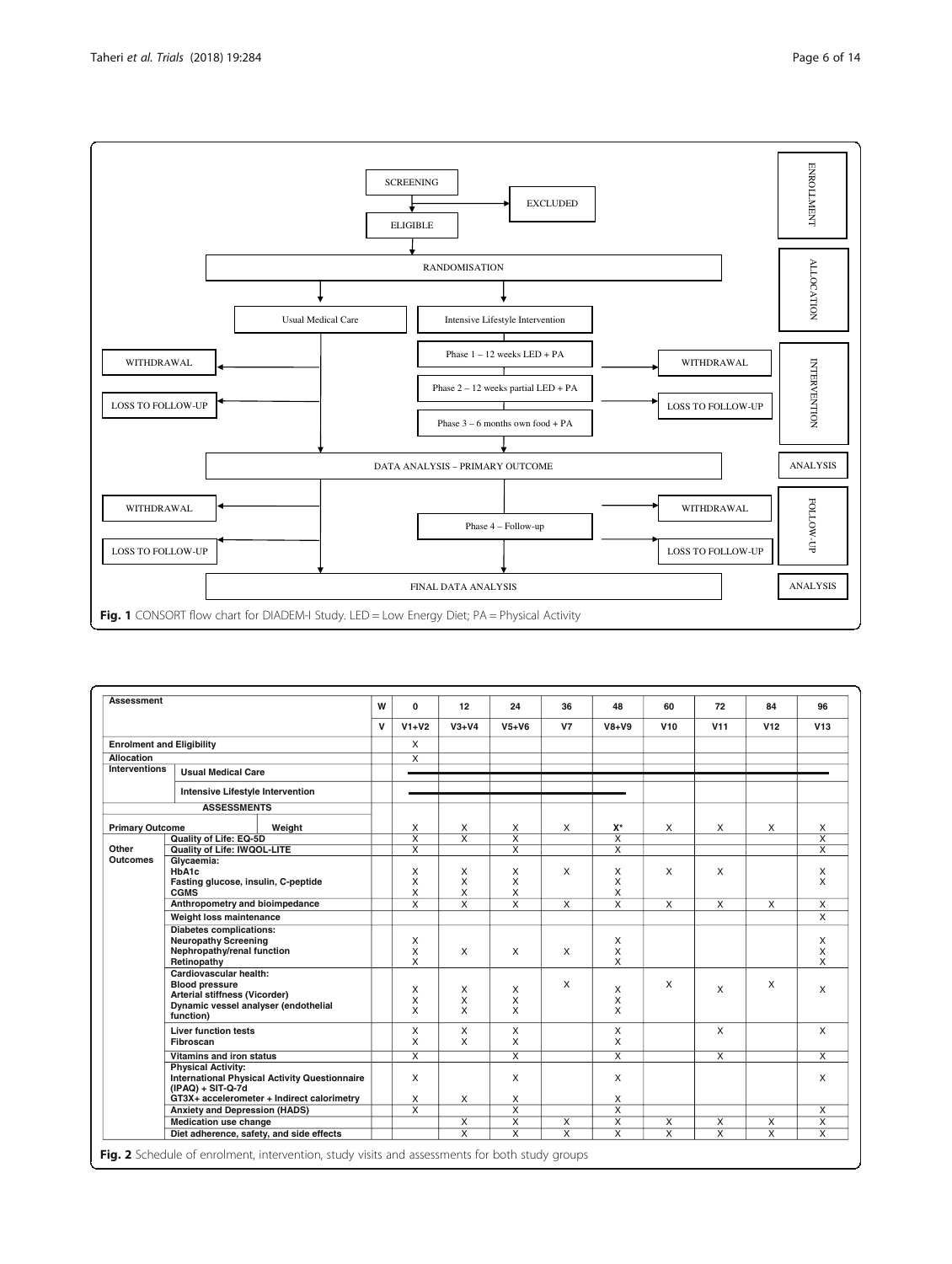use 800 kcal as a benchmark. For the first 12 weeks, subjects will be asked to consume mainly meal replacement products, supplemented by low-fat milk, to make total energy of approximately 800 kcal. Subjects will receive the meal replacement products, free of charge. If there is a need for additional snacks because of hunger, subjects will be recommended to eat raw vegetables and salad. For constipation, a common side effect, subjects will be recommended a fibre supplement (psyllium/inulin), if required. They will be advised to drink ≥2 l of water daily. From month 4 to month 6 inclusive, subjects will follow a partial meal replacement plan and will be introduced to normal solid foods providing daily energy-based on body weight as recommended in the Look AHEAD study. During the food introduction phase, focus will initially be on introducing protein-rich foods [[79](#page-13-0)], skimmed milk, vegetables and salad. Then gradually, subjects will establish a three-meal-per-day eating pattern with support from the dietitian to help them identify appropriate acceptable foods (and portion sizes) to facilitate reintroduction of breakfast, lunch, and evening meal, and snacks. Recipes and meal plans will be provided and the emphasis will be on low-glycaemic-index foods. In the next 6 months, subjects will continue with lifestyle change and increasing physical activity. There will be a further 12-month follow-up period with subjects implementing lifestyle change. To aid self-monitoring, subjects will be provided with a personal activity device.

#### Physical activity

A fully trained exercise trainer will advise subjects in the activity arm to improve their fitness levels by engaging in unsupervised physical activity of at least 150 min per week. Previous studies have shown that at least 150 min of activity per week is effective for an impact on diabetes [[66](#page-12-0)–[68](#page-12-0)]. The planned ILI will follow the American College of Sports Medicine and American Diabetes Association position stand regarding physical activity [\[67\]](#page-12-0):

- 1. Minimum of 150 min/week of exercise of at least moderate intensity
- 2. Aerobic exercise 3 days/week with no more than two consecutive days between bouts
- 3. Resistance exercise at least twice weekly on non-consecutive days
- 4. Gradual rate of progression

The initial focus of activity is to reduce sedentariness, and encouragement of walking. For this reason, those unable to walk due to arthritis will be excluded. Walking activity will aim to achieve to at least 10,000 steps/day. As subjects progress, other aerobic activities and resistance training will be introduced. The objective is to introduce activities that are enjoyable to subjects, thus ensuring sustainability. Higher physical activity levels will be encouraged during the study for optimal weight loss, weight loss maintenance, and diabetes control. Increase in physical activity will be individualized based on progress. Potential benefits of variation in exercise activities will be pointed out [\[67\]](#page-12-0).

# Medications

It is aimed that diabetes medications will be discontinued with the adoption of LED. The process and rate of reduction of any medication will be judged clinically and will depend on symptoms, glycaemic control at baseline, and the subject's motivation to adopt the LED. Blood pressure medications will be discontinued based on clinical assessments. For the UMC group, any medication intensification will aim to choose diabetes medications that either promote weight loss or are weight neutral.

### Behavioural support

The behavioural aspects to support the dietary and activity intervention will be delivered by fully trained dietitians as well as physical activity trainers. These will be embedded within individual dietetic and activity appointments. Table [2](#page-7-0) shows examples of the techniques employed in clinical weight management. The dietitians and physical activity trainers will follow a strict manual of procedures to cover all aspects of behaviour modification support including individualisation to address specific subject challenges and requirements. They will use specific presentations to ensure standardisation of delivery.

#### Intervention duration and follow-up

The intervention will be for 12 months for the primary outcome measure with 12 months further follow-up.

The 2 study arms will have the following schedule:

i. Intensive Lifestyle Intervention Group:

### Intervention

- a. PHASE 1: 12 weeks LED + physical activity;
- b. PHASE 2: 12 weeks partial LED  $+$  physical activity;
- c. PHASE 3: 6 months own food, physical activity, and lifestyle change.

# Follow-up

- d. PHASE 4: 12 months follow-up;
- e. PHASE 5: Post-study follow-up via electronic medical records (including body weight, medications, and biochemical measures).
- ii. Usual Medical Care Group:

There will be 12 months usual care (optimising individualised glycaemic, blood pressure, and lipid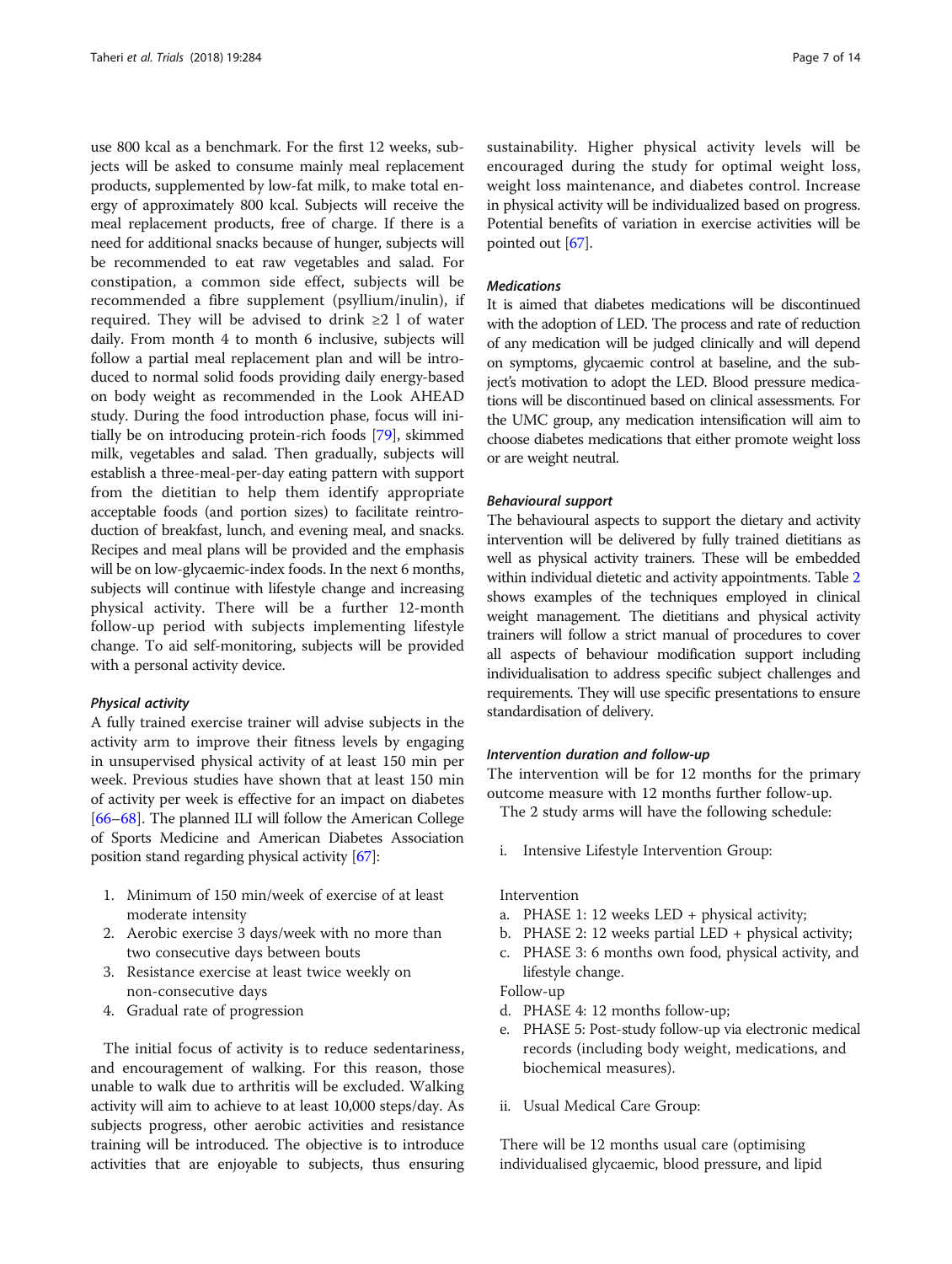| Behavioural support and<br>self-management strategies | Examples of behavioural techniques                                                                                                                                                                                                                              |  |  |  |  |  |
|-------------------------------------------------------|-----------------------------------------------------------------------------------------------------------------------------------------------------------------------------------------------------------------------------------------------------------------|--|--|--|--|--|
| Self monitoring                                       | · Identifying the relationship between mood<br>and food selection and intake this will be<br>accomplished using a food and mood diary<br>• Using scales to gauge hunger and satiety<br>· Regular weight measurement<br>• Recording of food selection and intake |  |  |  |  |  |
| Goal setting                                          | · SMART (Specific, Measureable, Achievable,<br>Relevant and Time-Bound) goals will be<br>used throughout<br>· Individualised goals will be set by<br>participants regarding diet and physical<br>activity                                                       |  |  |  |  |  |
| Stimulus control                                      | · Identification of external and internal<br>triggers to unhealthy eating habits<br>• Use of distraction techniques to help<br>subjects avoid emotional eating                                                                                                  |  |  |  |  |  |
| Cognitive restructuring                               | • Reviewing the impact of negative thoughts<br>and beliefs and their impact on behaviour<br>change.<br>• Replacing negative thoughts and beliefs<br>with positive thoughts and beliefs                                                                          |  |  |  |  |  |
| Eating behaviour                                      | • Education about healthy eating<br>behaviours<br>• Choosing low energy alternatives to high<br>energy foods<br>• Portion control<br>· Timing and duration of eating<br>• Dealing with snacking                                                                 |  |  |  |  |  |
| Planning                                              | • Planning meals and physical activity<br>· Planning for challenging situations e.g.<br>eating with family, eating at restaurants,<br>and eating and activity while traveling                                                                                   |  |  |  |  |  |
| Maintenance                                           | • Maintaining successful behaviours<br>• Dealing with lapses and avoiding relapse<br>• Avoiding previous behaviours that<br>resulted in weight regain                                                                                                           |  |  |  |  |  |
| Reward & support                                      | • Non-food related rewards<br>• Support from family and friends                                                                                                                                                                                                 |  |  |  |  |  |
| Problem solving                                       | • Problem solving skills<br>• Dealing with high risk situations that<br>impact on eating                                                                                                                                                                        |  |  |  |  |  |

<span id="page-7-0"></span>Table 2 Behavioural support and self-management strategies [\[87\]](#page-13-0) employed to support the lifestyle intervention in DIADEM-I

control) with standard diet and activity advice, and a further 12 months follow-up. Contact frequency will be based on the current recommended usual care 3-monthly clinic attendance. To maintain participation in the study, the subjects in this group will receive regular monthly contact during the intervention from the research team via telephone and electronically in between formal visits.

# Schedule of visits (ILI)

Table 3 shows the schedule of intervention visits for the ILI group.

Phase Timeline Individual Visit Schedule 1. Low Energy Diet + Physical Activity Weeks 1-12 Visit every 2 weeks Dietitian (30 min/visit) Exercise trainer (30 min/visit) Physician review at baseline and on completion of Phase 1 2. Partial Low Energy Diet + Physical Activity Weeks 13–24 Visit every 2 weeks Dietitian (30 min/visit) Exercise trainer (30 min/visit) Physician review on completion of Phase 2 3. Lifestyle change Weeks 25–48 Visit every 4 weeks Dietitian (30 min/visit) Exercise trainer (30 min/visit) Physician review at 3-month and on completion of Phase 3 4. Follow-up Weeks 49–96 3 monthly visits for follow-up Dietitian (30 min/visit) Exercise trainer (30 min/visit) Physician review at 3-month intervals and completion of Phase 4 5. Post Study Minimum 2 years post-study Review by weight management service Collection of data via electronic medical records

# Table 3 Study phases and visit schedules for the intensive lifestyle intervention

# Recruitment and Setting

The aim of the study is to assess the effectiveness of the ILI within the primary care setting. Research visits will occur in primary care, although usual care will be conducted either in the primary or secondary care setting depending on the participant's diabetes care provider. Individuals will be identified, screened for eligibility and recruited from primary and secondary care in Qatar. Participants will be identified by their healthcare team in the outpatient department, and if they are interested in participating in the study, they will be scheduled for a screening visit. The referring clinician will ensure that all clinically routine blood and urine tests have been conducted to allow assessment of participant eligibility and participation. Informed consent is taken by a trained member of the research team independent of the referring physician.

# Eligibility criteria

The eligibility criteria are designed to include subjects appropriate for the study protocol. All relevant medical and non-medical conditions will be taken into consideration by the investigator team on whether the protocol is appropriate for an individual subject.

# Inclusion criteria

The following inclusion criteria apply: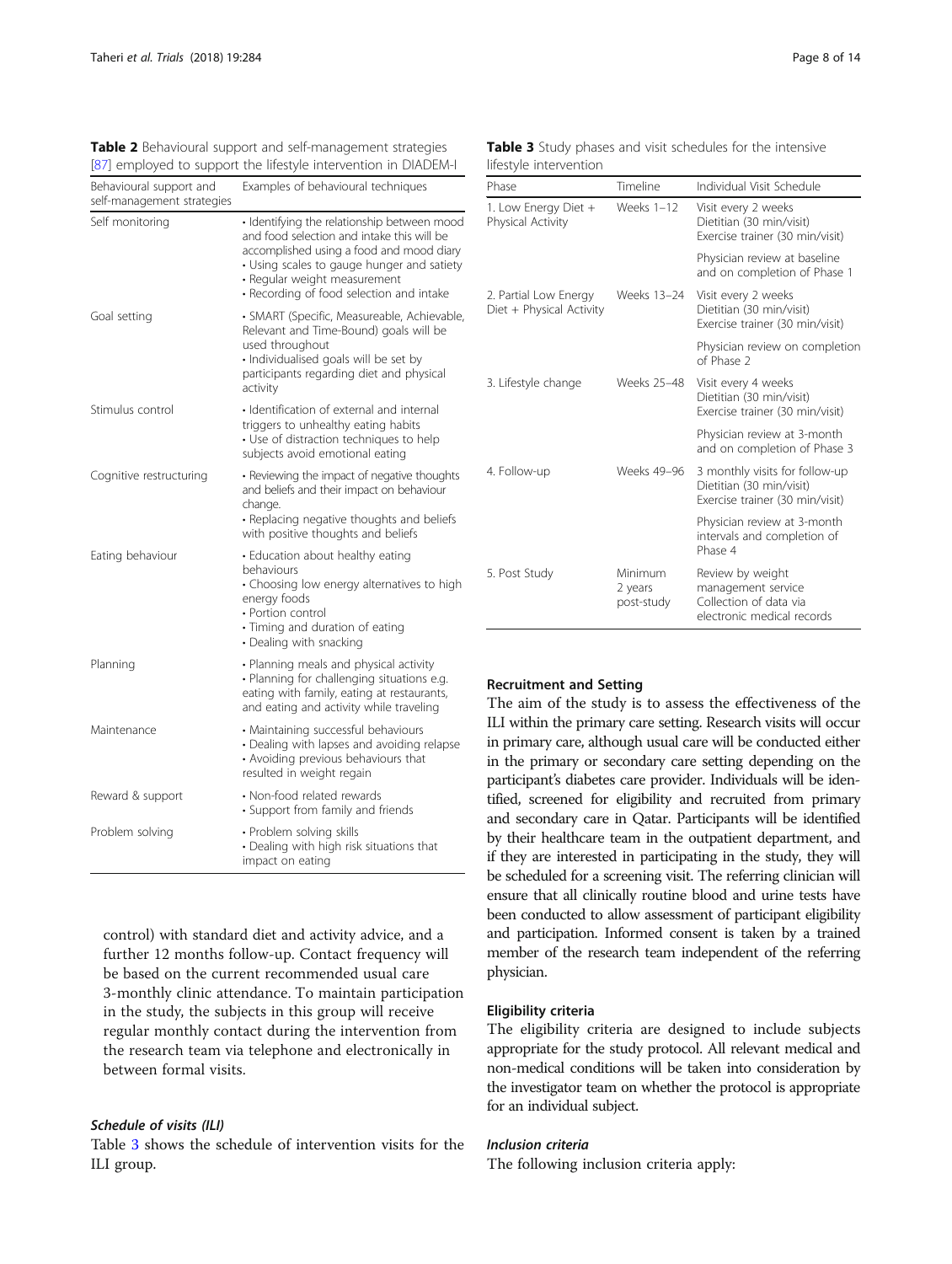- 1. Established physician diagnosed type 2 diabetes mellitus based on American Diabetes Association (ADA) criteria;
- 2. Diabetes of ≤3-year duration;
- 3. BMI > 27.0 kg/m<sup>2</sup> (based on WHO cut-points for ethnicity [\[80\]](#page-13-0));
- 4. Men and women;
- 5. Age 18–50 years;
- 6. Originating from the Middle East and North Africa region and resident in Qatar (to ensure diet homogeneity);
- 7. Able to commit to the study duration;
- 8. Able to give informed consent and willing to participate in the study.

# Exclusion criteria

Subjects will not be eligible for enrolment in the study if they fulfil any of the following criteria:

- 1. Type 1 diabetes mellitus based on clinical history;
- 2. Cardiovascular event in the previous 6 months;
- 3. Chronic kidney disease stage 3b or greater (estimated glomerular filtration rate eGFR <  $30$  mL/min/1.73 m<sup>2</sup>);
- 4. Currently pregnant, lactating, or planning pregnancy within the study period;
- 5. Any condition precipitating fluid overload such as heart failure (NYHA class > I) and liver cirrhosis;
- 6. Significant previously diagnosed psychiatric disorder (e.g. schizophrenia, post-traumatic stress disorder, obsessive-compulsive disorder);
- 7. Uncontrolled depression (based on hospital anxiety and depression scale);
- 8. Uncontrolled epilepsy;
- 9. Known lactose intolerance;
- 10. Severe arthritis preventing walking;
- 11. Active gout;
- 12. Active gallstone disease or known asymptomatic gallstones.

These exclusion criteria also include conditions that may be affected by use and composition of a low energy meal replacement diet e.g. lactose intolerance. Cardiovascular events are ischaemia-related events (e.g. myocardial infarction, angina, transient ischaemic attack, and stroke).

# Subject adherence, withdrawal, safety measures and adverse events

Adherence will be measured at each visit. Subjects will be asked about their dietary intake and physical activity. Subjects in the ILI will be asked to return any empty packets or unused meal replacement products to examine usage. Subjects who are found to be non-adherent or withdraw in the first 6 weeks of the study will be replaced.

The subject has the right to withdraw their consent anytime without giving any reason. The subject's reason for withdrawal (if reported) will be recorded. Subjects will be notified that if they choose to withdraw from the study, the investigative team will not proceed with further assessments and data collection but their previously collected data will be used for research purposes. Withdrawal from the study will be recorded in the electronic medical record.

Also, the study will withdraw the subject if:

- The subject is unable to adhere to the study protocol and study requirements;
- There is a significant protocol deviation;
- The subject becomes pregnant during the study;
- Any new illness that affects their inclusion (exclusion criteria above);
- Continuing in the study is deemed harmful to the subject's health;
- The subject is lost to follow up;
- The trial cancels.

All female subjects will be asked to report if they miss any menstrual cycle. A urine pregnancy test will be conducted and subjects withdrawn if the test is positive.

Any harm that may result in a subject's withdrawal, or is present at the end of the study, will be followed up until a satisfactory resolution occurs. Safety measures include home capillary blood glucose monitoring (for hyper- and hypoglycaemia), blood pressure measures, electrocardiogram at baseline (to identify any covert cardiac disease that may affect physical activity), and laboratory measures to assess any blood, liver, renal, or nutritional abnormalities. Specific advice will be given regarding home blood glucose monitoring for hypo- and hyper- glycaemia, as well as other foreseeable changes associated with weight loss or dietary change and increased activity. Medications that may increase risk of adverse effects will be discontinued.

All adverse events (AE) will be collected and reported using specific forms. At every visit, the subject will be asked about any experiences by asking: "since your last visit, have you experienced any problems?" All AEs will be recorded and evaluated by the Investigators.

# Intervention fidelity

Intervention fidelity will be ensured through regular training of the research team who will use a standardised program to ensure that all subjects in the ILI receive uniform education, training and intervention. The delivery of the intervention will be assessed through regular observation.

# Case report forms and data entry

Subjects will be asked for permission to obtain their clinical information from their electronic medical records.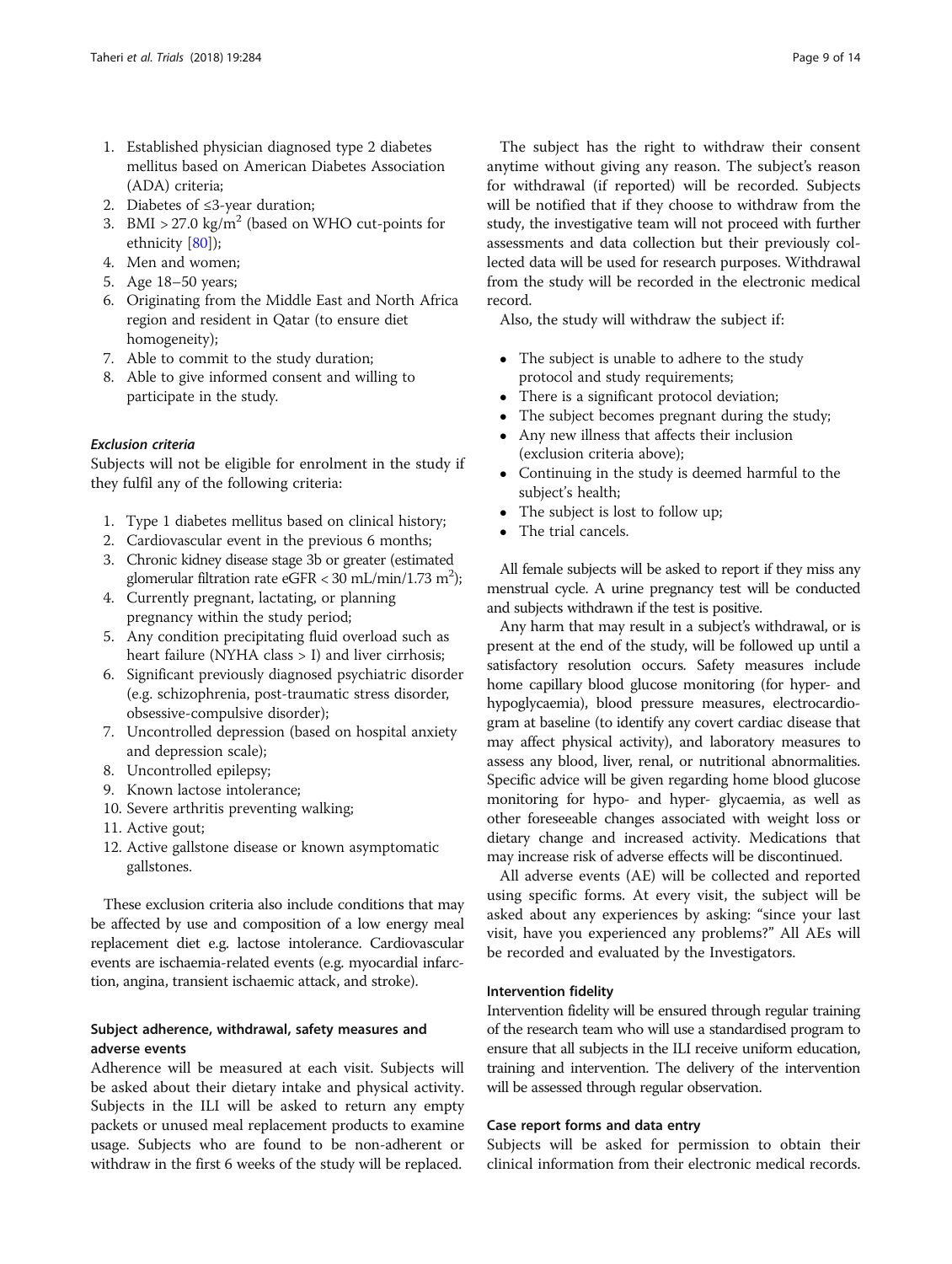Paper case report forms (CRFs) will be completed for each visit. Each CRF will be validated by a research investigator. The CRF data will be translated into electronic data. All data will be double entered into a secure electronic database in preparation for data analysis.

#### Sample size calculations

The sample size is based on the number of subjects needed to provide a power equal to 0.8 to test the primary hypothesis at the 0.05 significance level. The primary outcome for the proposed study is weight loss at 12 months. We anticipate that the weight loss will be 7% higher in the lifestyle group compared to the usual care group at 12 months. The Look AHEAD study yields a conservative estimate of the standard deviation of percentage of weight loss across various populations to be 9%. Using ANCOVA method to calculate the sample size and with 30% inflation for dropouts, 69 subjects per group are needed for the primary outcome. Regarding glycaemic control, Unick et al. found a − 0.643 ( $\pm$  0.99) % change [[81](#page-13-0)]; however, a change of 0.5% is considered to be clinically significant and comparable to changes achieved with most diabetes medications. The 69 subjects per group is also sufficient to detect a 0.5% change in HbA1c (assuming  $SD = 1\%$ ; the same power, significant level, and dropout rate). The study will therefore aim to recruit a total of 138 subjects (69 per group) including a 30% dropout.

### Subject replacement

Any subject who drops out or is withdrawn in the first 6 weeks of study participation will be replaced. We estimate about 10% of recruited participants will be in this category.

### Randomisation and allocation concealment

Consented eligible subject will be randomly allocated to either receive intensive lifestyle intervention or usual medical care. Allocation will be made in a 1:1 ratio via a web-based system that uses a computer-generated randomisation list with variable block sizes (2, 4, and 8). The allocations are computer generated in Stata (version 13.1) by the trial statistician and programmed into an online randomisation service [\(https://www.sealedenvelope.com/](https://www.sealedenvelope.com/)) to which the trial coordinating team and investigators have no access.

When the subject has been recruited to the study, the subject will be allocated a study number, given sequentially; starting at one and the subject's baseline data will be collected. Once this has occurred, only the person recruiting the subject will be informed of the group that has been randomly assigned to that study number. If a subject drops out of the study, the assigned study number will not be reused.

#### Data analysis

Once all data are entered, multi-item scales will be computed and the univariate distributions of all outcome measures and potential covariates and confounders will be examined. If out-of-range values are found, we will attempt to determine the correct value or, failing this, the value will be treated as missing. Data will be expressed as frequencies and percentages for categorical variables, mean and  $(\pm)$  standard deviation for continuous variables or as median accompanied by interquartile range (IQR) for skewed continuous variables, as appropriate. Depending on the distribution of the data, independent student t-tests or Mann-Whitney U tests will be used to compare outcomes between the groups. Categorical baseline characteristics were compared using Chi squared tests. It is anticipated that some measures will exhibit substantial positive skew, and for these, we will determine if a logarithmic or power (e.g. Box-Cox) transformation is able to reduce the deviations from normality for those analyses involving the continuous version of the variable.

The main objective of the proposed study is to examine the effectiveness of an ILI. The ILI will be compared to usual care. The study will examine the primary outcome of weight loss, and also focus on improvement in glycaemic control. This will be assessed using an ANCOVA model. The first response variable will be weight at one year. The covariates will be weight at baseline and a binary variable indicating whether the subject was in the intervention group or the usual group. The regression coefficient of the group term represents the effect size of the intervention. In addition to this unadjusted analysis, an adjusted analysis will also be performed by adding body fat, fat free mass, HbA1c, and medication as covariates in the model. Similar unadjusted and adjusted ANCOVA models to assess glycaemic control using HbA1c will be fit. The primary analyses will be done using the intention-to-treat (ITT) method. Secondary outcomes (body composition and weight loss maintenance, insulin sensitivity/resistance, cardiovascular health and risk, impact on diabetes complications and liver function, changes in physical activity, mood, and quality of life) will be analysed in the same way, using unadjusted and adjusted analyses, under the ITT principle. Continuous measures will be analysed using an ANCOVA model and categorical outcomes using the appropriate generalised linear model, with the baseline measure of the outcome as a covariate. All outcome measures will also be analysed with per protocol.

In case of missing values, data imputation as well as comparison between imputed and non-imputed scores will be undertaken. A macro will be written that, for each measure, 1) identifies each pattern of missing data that occurs for the items used to construct the measures, 2) performs a separate regression analysis for each pattern predicting the measure value, for those with complete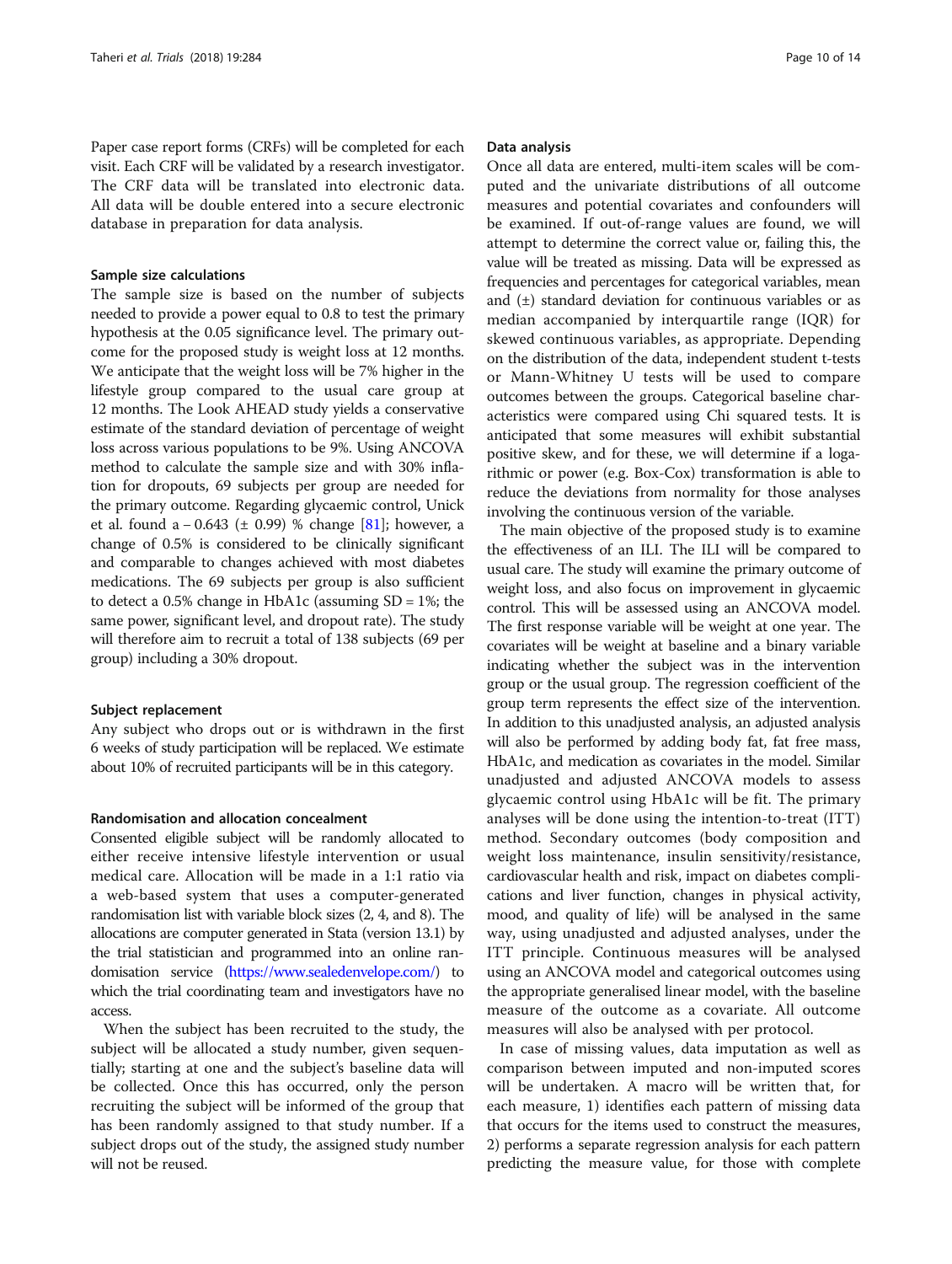<span id="page-10-0"></span>data, from the non-missing items for that pattern, and 3) uses the regression equation to replace the missing measure value with the regression-based predicted score for people having that pattern of missing data. Missing data are only replaced with predicted scores when the regression analysis indicates that the predicted score is a good estimate (i.e., when R-squared > 75% for the regression equation; almost always the case except for those who are missing more than 50% of items). Subgroup analysis will be performed gender and baseline BMI  $\langle$  < 30 and > =  $30 \text{ kg/m}^2$ ).

# **Discussion**

There is a close relationship between T2DM and excess adiposity. Current evidence suggests that weight loss through medical interventions or bariatric surgery can result in diabetes remission. However, a medical approach to diabetes remission has rarely been tested rigorously. Evidence suggests that T2DM patients who are younger with shorter duration of diabetes are most likely to achieve diabetes remission.

The novelty of DIADEM-I is in addressing diabetes in younger individuals at an early stage of diabetes aiming to improve diabetes significantly or potentially putting it into remission. Most studies have examined interventions in older patients at a more advanced disease stage. Younger patients are more likely to adopt physical activity [\[82](#page-13-0)]. Another novelty of the study is the use of an LED approach to achieve significant initial weight loss, to gradually introduce food intake, and to develop physical activity alongside the diet.

There is increasing evidence that significant improvements and T2DM remission can occur through medical interventions using a low energy diet approach. Recently, the DiRECT open-label cluster randomised primary care trial reported outcomes of an LED intervention for T2DM remission [\[83](#page-13-0)]. The study observed that at 12 months, 24% of the LED intervention group achieved 15 kg weight loss with nearly a half (56%) achieving diabetes remission. There are key differences between DIADEM-I study and DiRECT. DiRECT adopted a cluster randomised approach, while DIADEM-I employs an individual randomisation approach. Contamination is avoided in DIADEM-I through independent appointment days for the trial group. DIADEM-I also specifically targets those who are younger with shorter duration of diabetes, although the duration of diabetes in the DiRECT study was about 3 years. DIADEM-I emphasises physical activity with input from exercise trainers. Another ongoing study is examining the impact of an LED approach on type 2 diabetes patients who are on insulin treatment (ISRCTN2133588). This study could extend the range of patients who may benefit from an LED approach.

DIADEM-I is a major collaboration amongst multiple institutions in Qatar. A key strength of conducting DIADEM-I in Qatar is the increasing availability of Wellness Centres in primary care providing access to exercise facilities. The smaller geographical area allows easy access to facilities. The high prevalence of obesity and T2DM in families could result in downstream lifestyle improvements in family members not participating in the study. There are, however, specific challenges in conducting a randomised controlled trial in Qatar. The population has limited exposure to randomised clinical trials [[84](#page-13-0), [85](#page-13-0)]. DIADEM-I will report on recruitment and retention rates that will inform future clinical research studies in Qatar. Another consideration is that the population in Qatar tends to be transient with many expatriates. This may affect the duration of follow-up within the study to examine long-term impacts. Nevertheless, Qatar has one of the highest prevalence of diabetes in the world affecting a younger population, and it is essential to implement interventions based on local evidence. Furthermore, there is great recourse to bariatric surgery in Qatar and worldwide when medical interventions may be just as effective.

The findings from the DIADEM-I study will be disseminated through peer-reviewed publication, following ICMJE recommendations (<http://www.icmje.org>/), and results presented at international meetings to healthcare professionals. Further dissemination will be through the internet and social media  $[86]$ . It is expected that findings from DIADEM-I will be incorporated into patient care guidelines and be translated into future services for patients with T2DM.

# Trial status

The trial is currently underway. It is planned for the study to complete by May 10, 2019. Any protocol amendments will be updated in ISRCTN and clinicaltrials.gov.

# Additional file

[Additional file 1:](https://doi.org/10.1186/s13063-018-2660-1) SPIRIT 2013 Checklist: Recommended items to address in a clinical trial protocol and related documents\*. (DOC 124 kb)

#### Abbreviations

ADA: American Diabetes Association; AE: Adverse event; ANCOVA: Analysis of covariance; BMI: Body Mass Index; BMR: Basal metabolic rate; CGMS: Continuous glucose monitoring system; CKD: Chronic kidney disease; CRF: Case report form; CVD: Cardiovascular disease; DSMB: Data and Safety Monitoring Board; ECG: Electrocardiogram; eGFR: Estimated glomerular filtration rate; HADS: Hospital Anxiety and Depression Scale; HbA1c: Glycosylated haemoglobin; HOMA: Homeostatic model assessment; ILI: Intensive lifestyle intervention; IRB: Institutional Review Board; ITT: Intention to treat; IWQoL-Lite: Impact of weight on quality of life questionnaire – lite; LED: Low-energy diet; NAFLD: Non-Alcoholic fatty liver disease; NYHA: New York Heart Association; OSA: Obstructive sleep apnoea; SAE: Serious adverse event; SD: Standard deviation; SIT-Q-7d: Sedentariness Questionnaire; T1DM: Type 1 diabetes mellitus; T2DM: Type 2 diabetes mellitus; UMC: Usual Medical Care; VLED: Very-low energy diet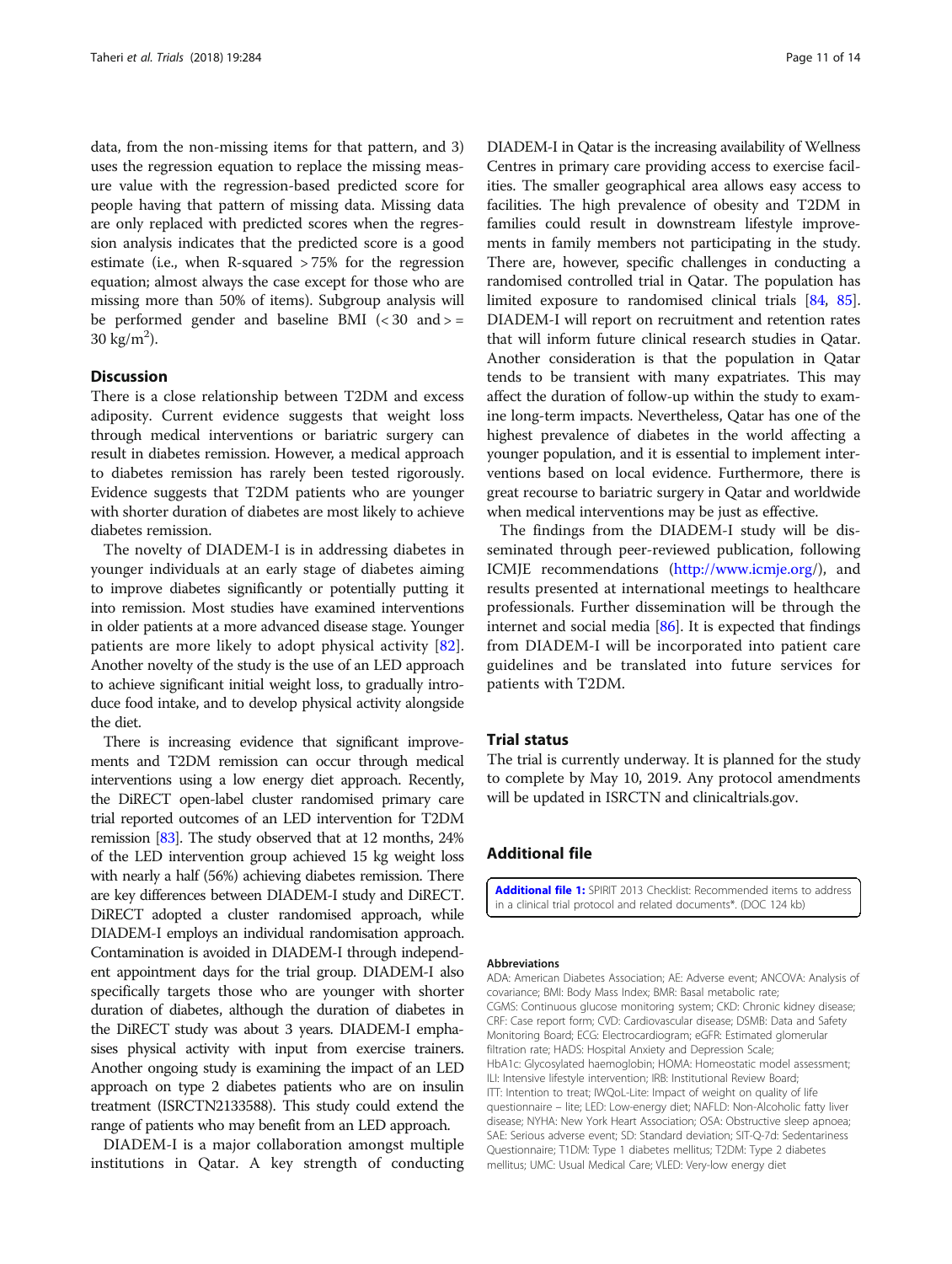### <span id="page-11-0"></span>Acknowledgements

The DIADEM-I study team is grateful to colleagues at Hamad Medical Corporation and Primary Health Care Corporation, Doha, Qatar for subject identification and laboratory support. We would also like to thank Mrs. Joelle Bevington for providing logistic support. The study is also grateful to Dr. Anthony Leeds and Cambridge Weight Plan UK, Rachel Dacruz, and Green Life Qatar for ensuring timely delivery of meal replacement products. The study would like to thank Professor Andy Hill for input towards the behaviour aspects of the intervention.

### Funding

The study is sponsored by Weill Cornell Medicine - Qatar. The study is funded by the Qatar National Research Fund (QNRF) through the National Priorities Research Program (NPRP) grant NPRP 8–912–3-192. Support is also provided by the Clinical Research Core at Weill Cornell Medicine in Qatar, supported by the Biomedical Research Program funded by Qatar Foundation. There is no input from the funding or sponsor organisations into the design, conduct, analysis, or reporting of the study.

#### Trial status

The trial is currently underway. It is planned for the study to complete by March 1, 2019. The study follows protocol version (DIADEM-I STUDY PROTOCOL v3–7 DECEMBER 2016). Any protocol amendments will be updated in ISRCTN and clinicaltrials.gov.

#### Authors' contributions

Study design: ST, OC, MW, KE-N, MC, SA-A. Study management: ST, OC, MC, AA-H, SA-A, ABA-S. Study Conduct: ST, OC, HZ, SE, SH, OO, SP, SA, NS, NEK, RAA, KE-N, MB, HC, AJ, MZ, IJ, WE, AA, DH, TC, AZ, DM, SA-A, ABA-S. Data Analysis: ST, MW, OO, OC, HZ. All authors read and approved the final manuscript.

#### Ethics approval and consent to participate

Ethical approval for the study has been obtained from the Weill Cornell Medicine – Qatar IRB (Number: 15–00071), Hamad Medical Corporation IRB (Number: 15395/15), and Primary Health Care Corporation IRB (Number: PHCC/IEC/17/02/002). The study has also been approved by the Ministry of Public Health, Qatar. All participants will provide written informed consent.

#### Competing interests

The authors declare that they have no competing interests.

# Publisher's Note

Springer Nature remains neutral with regard to jurisdictional claims in published maps and institutional affiliations.

#### Author details

<sup>1</sup>Department of Medicine, Weill Cornell Medicine - Qatar, Doha, Qatar. <sup>2</sup>Joan and Sanford I. Weill Department of Medicine, Weill Cornell Medicine – New York, New York, NY, USA. <sup>3</sup>Clinical Research Core, Weill Cornell Medicine -Qatar, Doha, Qatar. <sup>4</sup>Qatar Metabolic Institute (QMI), Department of Medicine, Hamad Medical Corporation, Doha, Qatar. <sup>5</sup>Qatar Diabetes Association, Qatar Foundation, Doha, Qatar. <sup>6</sup>Department of Diabetes and Endocrinology, Hamad Medical Corporation, Doha, Qatar. <sup>7</sup>Primary Health Care Corporation, Doha, Qatar. <sup>8</sup>Aspire Academy, Doha, Qatar. <sup>9</sup>Department of Statistical Science, Cornell University, Ithaca, NY, USA. <sup>10</sup>Weill Cornell Medicine – Qatar, Qatar Foundation – Education City, PO 24144, Doha, Qatar.

#### Received: 16 January 2018 Accepted: 2 May 2018 Published online: 21 May 2018

#### References

- 1. Araghi MH, Chen YF, Jagielski A, Choudhury S, Banerjee D, Hussain S, et al. Effectiveness of lifestyle interventions on obstructive sleep apnea (OSA): systematic review and meta-analysis. Sleep. 2013;36:1553–62. 62A-62E
- 2. Grover SA, Kaouache M, Rempel P, Joseph L, Dawes M, Lau DCW, et al. Years of life lost and healthy life-years lost from diabetes and cardiovascular disease in overweight and obese people: a modelling study. Lancet Diab Endocrinol. 2015;3(2):114–22. [https://doi.org/10.1016/S2213-8587\(14\)70229-3.](https://doi.org/10.1016/S2213-8587(14)70229-3)
- Young T, Peppard PE, Taheri S. Excess weight and sleep-disordered breathing. J Appl Physiol. 2005;99:1592–9.
- 4. Jagielski AC, Brown A, Hosseini-Araghi M, Thomas GN, Taheri S. The association between adiposity, mental well-being, and quality of life in extreme obesity. PLoS One. 2014;9:e92859.
- 5. Dhanda N, Taheri S. A narrative review of obesity and hearing loss. Int J Obes. 2017;41:1066–73.
- 6. Grant P, Piya M, McGowan B, Taheri S. The bariatric physician. Clin Med (Lond). 2014;14:30–3.
- 7. Ting SM, Nair H, Ching I, Taheri S, Dasgupta I. Overweight, obesity and chronic kidney disease. Nephron Clin Pract. 2009;112:c121–7. discussion c7
- 8. Pallayova M, Taheri S. Non-alcoholic fatty liver disease in obese adults: clinical aspects and current management strategies. Clin Obes. 2014;4:243–53.
- 9. Song SH, Hardisty CA. Early onset type 2 diabetes mellitus: a harbinger for complications in later years–clinical observation from a secondary care cohort. QJM. 2009;102:799–806.
- 10. Stevens J, Truesdale KP, Wang CH, Cai J, Erber E. Body mass index at age 25 and all-cause mortality in whites and African Americans: the Atherosclerosis Risk in Communities study. J Adolesc Health. 2012;50:221–7.
- 11. Strand BH, Kuh D, Shah I, Guralnik J, Hardy R. Childhood, adolescent and early adult body mass index in relation to adult mortality: results from the British 1946 birth cohort. J Epidemiol Community Health. 2012;66:225–32.
- 12. Tirosh A, Shai I, Afek A, Dubnov-Raz G, Ayalon N, Gordon B, et al. Adolescent BMI trajectory and risk of diabetes versus coronary disease. N Engl J Med. 2011;364:1315–25.
- 13. Schmidt M, Johannesdottir SA, Lemeshow S, Lash TL, Ulrichsen SP, Botker HE, et al. Obesity in young men, and individual and combined risks of type 2 diabetes, cardiovascular morbidity and death before 55 years of age: a Danish 33-year follow-up study. BMJ Open. 2013;3(4):1–8.
- 14. Wilmot EG, Edwardson CL, Biddle SJ, Gorely T, Henson J, Khunti K, et al. Prevalence of diabetes and impaired glucose metabolism in younger 'at risk' UK adults: insights from the STAND programme of research. Diabet Med. 2013;30:671–5.
- 15. Constantino MI, Molyneaux L, Limacher-Gisler F, Al-Saeed A, Luo C, Wu T, et al. Long-term complications and mortality in young-onset diabetes: type 2 diabetes is more hazardous and lethal than type 1 diabetes. Diabetes Care. 2013;36:3863–9.
- 16. Wong J, Constantino M, Yue DK. Morbidity and mortality in young-onset type 2 diabetes in comparison to type 1 diabetes: where are we now? Curr Diab Rep. 2015;15:566.
- 17. Wong J, Molyneaux L, Constantino M, Twigg SM, Yue DK. Timing is everything: age of onset influences long-term retinopathy risk in type 2 diabetes, independent of traditional risk factors. Diabetes Care. 2008;31:1985–90.
- 18. Gunathilake W, Song S, Sridharan S, Fernando DJ, Idris I. Cardiovascular and metabolic risk profiles in young and old patients with type 2 diabetes. QJM. 2010;103:881–4.
- 19. Henricsson M, Nystrom L, Blohme G, Ostman J, Kullberg C, Svensson M, et al. The incidence of retinopathy 10 years after diagnosis in young adult people with diabetes: results from the nationwide population-based Diabetes Incidence Study in Sweden (DISS). Diabetes Care. 2003;26:349–54.
- 20. Choudhury S, Hussain S, Yao G, Hill J, Malik W, Taheri S. The impact of a diabetes local enhanced service on quality outcome framework diabetes outcomes. PLoS One. 2013;8:e83738.
- 21. Brown A, Guess N, Dornhorst A, Taheri S, Frost G. Insulin-associated weight gain in obese type 2 diabetes mellitus patients: What can be done? Diabetes Obes Metab. 2017;19:1655–68.
- 22. Zawiejska A, McAleese J, Yemparala P, Taheri S. Treatment intensification in type 2 diabetes mellitus and obesity. Br J Gen Pract. 2013;63:182.
- 23. Look ARG, Wing RR, Bolin P, Brancati FL, Bray GA, Clark JM, et al. Cardiovascular effects of intensive lifestyle intervention in type 2 diabetes. N Engl J Med. 2013;369:145–54.
- 24. Wadden TA, Neiberg RH, Wing RR, Clark JM, Delahanty LM, Hill JO, et al. Four-year weight losses in the Look AHEAD study: factors associated with long-term success. Obesity. 2011;19:1987–98.
- 25. Wadden TA, West DS, Neiberg RH, Wing RR, Ryan DH, Johnson KC, et al. One-year weight losses in the Look AHEAD study: factors associated with success. Obesity. 2009;17:713–22.
- 26. Look ARG, Pi-Sunyer X, Blackburn G, Brancati FL, Bray GA, Bright R, et al. Reduction in weight and cardiovascular disease risk factors in individuals with type 2 diabetes: one-year results of the look AHEAD trial. Diabetes Care. 2007;30:1374–83.
- 27. Look ARG, Wing RR. Long-term effects of a lifestyle intervention on weight and cardiovascular risk factors in individuals with type 2 diabetes mellitus: four-year results of the Look AHEAD trial. Arch Intern Med. 2010;170:1566–75.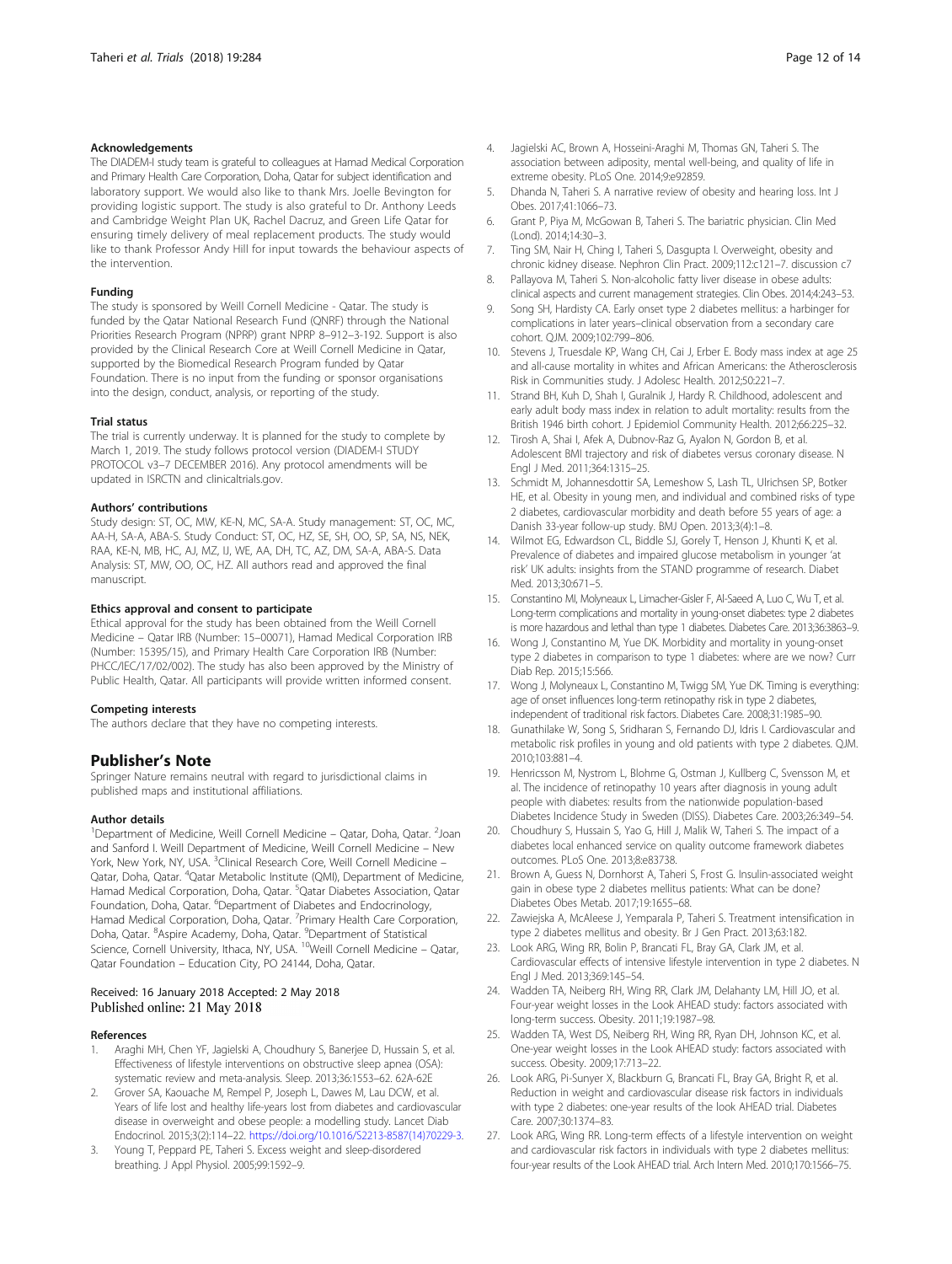- <span id="page-12-0"></span>28. Buchwald H, Avidor Y, Braunwald E, Jensen MD, Pories W, Fahrbach K, et al. Bariatric surgery: a systematic review and meta-analysis. JAMA. 2004;292:1724–37.
- 29. Buchwald H, Estok R, Fahrbach K, Banel D, Jensen MD, Pories WJ, et al. Weight and type 2 diabetes after bariatric surgery: systematic review and meta-analysis. Am J Med. 2009;122:248–56. e5
- 30. Schauer PR, Bhatt DL, Kirwan JP, Wolski K, Brethauer SA, Navaneethan SD, et al. Bariatric surgery versus intensive medical therapy for diabetes–3-year outcomes. N Engl J Med. 2014;370:2002–13.
- 31. Dixon JB, Hur KY, Lee WJ, Kim MJ, Chong K, Chen SC, et al. Gastric bypass in Type 2 diabetes with BMI < 30: weight and weight loss have a major influence on outcomes. Diabet Med. 2013;30:e127–34.
- 32. Dixon JB, O'Brien PE, Playfair J, Chapman L, Schachter LM, Skinner S, et al. Adjustable gastric banding and conventional therapy for type 2 diabetes: a randomized controlled trial. JAMA. 2008;299:316–23.
- 33. Andrews RC, Cooper AR, Montgomery AA, Norcross AJ, Peters TJ, Sharp DJ, et al. Diet or diet plus physical activity versus usual care in patients with newly diagnosed type 2 diabetes: the Early ACTID randomised controlled trial. Lancet. 2011;378:129–39.
- 34. Nanchahal K, Townsend J, Letley L, Haslam D, Wellings K, Haines A. Weightmanagement interventions in primary care: a pilot randomised controlled trial. Br J Gen Pract. 2009;59:e157–66.
- 35. Look Ahead Research Group, Wadden TA, West DS, Delahanty L, Jakicic J, Rejeski J, et al. The Look AHEAD study: a description of the lifestyle intervention and the evidence supporting it. Obesity. 2006;14:737–52.
- 36. Gregg EW, Chen H, Wagenknecht LE, Clark JM, Delahanty LM, Bantle J, et al. Association of an intensive lifestyle intervention with remission of type 2 diabetes. JAMA. 2012;308:2489–96.
- 37. Hu FB. Diet and exercise for new-onset type 2 diabetes? Lancet. 2011;378:101–2.
- 38. Gloy VL, Briel M, Bhatt DL, Kashyap SR, Schauer PR, Mingrone G, et al. Bariatric surgery versus non-surgical treatment for obesity: a systematic review and meta-analysis of randomised controlled trials. BMJ. 2013;347:f5934.
- 39. Sjostrom L, Narbro K, Sjostrom CD, Karason K, Larsson B, Wedel H, et al. Effects of bariatric surgery on mortality in Swedish obese subjects. N Engl J Med. 2007;357:741–52.
- 40. Dixon JB, Chuang LM, Chong K, Chen SC, Lambert GW, Straznicky NE, et al. Predicting the glycemic response to gastric bypass surgery in patients with type 2 diabetes. Diabetes Care. 2013;36:20–6.
- 41. Wang GF, Yan YX, Xu N, Yin D, Hui Y, Zhang JP, et al. Predictive Factors of Type 2 Diabetes Mellitus Remission Following Bariatric Surgery: a Meta-analysis. Obes Surg. 2015;25(2):199–208. <https://doi.org/10.1007/s11695-014-1391-y>.
- 42. Anderson JW, Konz EC, Frederich RC, Wood CL. Long-term weight-loss maintenance: a meta-analysis of US studies. Am J Clin Nutr. 2001;74:579–84.
- 43. Astrup A, Rossner S. Lessons from obesity management programmes: greater initial weight loss improves long-term maintenance. Obes Rev. 2000;1:17–9.
- 44. Johansson K, Neovius M, Hemmingsson E. Effects of anti-obesity drugs, diet, and exercise on weight-loss maintenance after a very-low-calorie diet or low-calorie diet: a systematic review and meta-analysis of randomized controlled trials. Am J Clin Nutr. 2014;99:14–23.
- 45. Saris WH. Very-low-calorie diets and sustained weight loss. Obes Res. 2001; 9(Suppl 4):295S–301S.
- 46. Rolland C, Johnston KL, Lula S, Macdonald I, Broom J. Long-term weight loss maintenance and management following a VLCD: a 3-year outcome. Int J Clin Pract. 2014;68:379–87.
- 47. Perri MG. Effects of behavioral treatment on long-term weight loss: lessons learned from the look AHEAD trial. Obesity. 2014;22:3–4.
- Purcell M, Sumithran P, Prendergast LA, Bouniu CJ, Delbridge E, Proietto J. The effect of rate of weight loss on long-term weight management: a randomised controlled trial. Lancet Diab Endocrinol. 2014;2:954–62.
- 49. Guidance N. Obesity Guidance CG189. National Institute for Nealth and Care Excellence; 2014. <http://www.nice.org.uk/guidance/cg189>. Accessed 12 May 2018.
- 50. Tsai AG, Wadden TA. The evolution of very-low-calorie diets: an update and meta-analysis. Obesity. 2006;14:1283–93.
- 51. Riecke BF, Christensen R, Christensen P, Leeds AR, Boesen M, Lohmander LS, et al. Comparing two low-energy diets for the treatment of knee osteoarthritis symptoms in obese patients: a pragmatic randomized clinical trial. Osteoarthritis Cartilage. 2010;18:746–54.
- 52. Brown A, Frost G, Taheri S. Is there a place for low-energy formula diets in weight management? British. J Obes. 2015;1:84–119.
- 53. Brown A, Taheri S. Very-low-energy diets for weight loss in patients with kidney disease. J Kidney Care. 2018;3:14–22.
- 54. Bistrian BR, Blackburn GL, Flatt JP, Sizer J, Scrimshaw NS, Sherman M. Nitrogen metabolism and insulin requirements in obese diabetic adults on a protein-sparing modified fast. Diabetes. 1976;25:494–504.
- 55. Lean M, Brosnahan N, McLoone P, McCombie L, Higgs AB, Ross H, et al. Feasibility and indicative results from a 12-month low-energy liquid diet treatment and maintenance programme for severe obesity. Br J Gen Pract. 2013;63:e115–24.
- 56. Lim EL, Hollingsworth KG, Aribisala BS, Chen MJ, Mathers JC, Taylor R. Reversal of type 2 diabetes: normalisation of beta cell function in association with decreased pancreas and liver triacylglycerol. Diabetologia. 2011;54:2506–14.
- 57. El Ouaamari A, Dirice E, Gedeon N, Hu J, Zhou JY, Shirakawa J, et al. SerpinB1 Promotes Pancreatic beta Cell Proliferation. Cell Metab. 2016;23:194–205.
- 58. Pallayova M, Wilson V, John R, Taheri S. Liver transplantation: a potential cure for hepatogenous diabetes? Diabetes Care. 2013;36:e97.
- 59. Jakicic JM, Egan CM, Fabricatore AN, Gaussoin SA, Glasser SP, Hesson LA, et al. Four-year change in cardiorespiratory fitness and influence on glycemic control in adults with type 2 diabetes in a randomized trial: the Look AHEAD Trial. Diabetes Care. 2013;36:1297–303.
- 60. Curioni CC, Lourenco PM. Long-term weight loss after diet and exercise: a systematic review. Int J Obes. 2005;29:1168–74.
- 61. Aguiar EJ, Morgan PJ, Collins CE, Plotnikoff RC, Callister R. Efficacy of interventions that include diet, aerobic and resistance training components for type 2 diabetes prevention: a systematic review with meta-analysis. Int J Behav Nutr Phys Act. 2014;11:2.
- 62. Umpierre D, Ribeiro PA, Kramer CK, Leitao CB, Zucatti AT, Azevedo MJ, et al. Physical activity advice only or structured exercise training and association with HbA1c levels in type 2 diabetes: a systematic review and meta-analysis. JAMA. 2011;305:1790–9.
- 63. Yang Z, Scott CA, Mao C, Tang J, Farmer AJ. Resistance exercise versus aerobic exercise for type 2 diabetes: a systematic review and meta-analysis. Sports Med. 2014;44:487–99.
- 64. Schwingshackl L, Missbach B, Dias S, Konig J, Hoffmann G. Impact of different training modalities on glycaemic control and blood lipids in patients with type 2 diabetes: a systematic review and network metaanalysis. Diabetologia. 2014;57:1789–97.
- 65. Schwingshackl L, Dias S, Hoffmann G. Impact of long-term lifestyle programmes on weight loss and cardiovascular risk factors in overweight/ obese participants: a systematic review and network meta-analysis. Syst Rev. 2014;3:130.
- 66. Balducci S, Sacchetti M, Haxhi J, Orlando G, D'Errico V, Fallucca S, et al. Physical exercise as therapy for type 2 diabetes mellitus. Diabetes Metab Res Rev. 2014;30(Suppl 1):13–23.
- 67. Association ACoSMatAD. Exercise and Type 2 Diabetes: American College of Sports Medicine and the American Diabetes Association: Joint Position Statement. Med Sci Sports Exerc. 2010;42(12):2282–303.
- 68. Committee CDACPGE. Physical Activity and Diabetes. 2014. [http://guidelines.](http://guidelines.diabetes.ca/cpg/chapter10) [diabetes.ca/cpg/chapter10](http://guidelines.diabetes.ca/cpg/chapter10).
- 69. Pallayova M, Zaghloul HB, Arora T, Choudhury SM, Omar OM, Chagoury OL, et al. Investigating physiological glucose excursions before, during, and after Ramadan in adults without diabetes mellitus. Physiol Behav. 2017;179:110–5.
- 70. Patel SR, Bellary S, Qin L, Gill PS, Taheri S, Heitmar R, et al. Abnormal retinal vascular function and lipid levels in a sample of healthy UK South Asians. Br J Ophthalmol. 2011;95:1573–6.
- 71. Wijndaele K, I DEB, Godino JG, Lynch BM, Griffin SJ, Westgate K, et al. Reliability and validity of a domain-specific last 7-d sedentary time questionnaire. Med Sci Sports Exerc. 2014;46:1248–60.
- 72. Arora T, Omar OM, Taheri S. Assessment for the possibility of a first night effect for wrist actigraphy in adolescents. BMJ Open. 2016;6:e012172.
- 73. Kolotkin RL, Crosby RD, Kosloski KD, Williams GR. Development of a brief measure to assess quality of life in obesity. Obes Res. 2001;9:102–11.
- 74. Araghi MH, Jagielski A, Neira I, Brown A, Higgs S, Thomas GN, et al. The complex associations among sleep quality, anxiety-depression, and quality of life in patients with extreme obesity. Sleep. 2013;36:1859–65.
- 75. Bliddal H, Leeds AR, Stigsgaard L, Astrup A, Christensen R. Weight loss as treatment for knee osteoarthritis symptoms in obese patients: 1-year results from a randomised controlled trial. Ann Rheum Dis. 2011;70:1798–803.
- 76. Christensen P, Bartels EM, Riecke BF, Bliddal H, Leeds AR, Astrup A, et al. Improved nutritional status and bone health after diet-induced weight loss in sedentary osteoarthritis patients: a prospective cohort study. Eur J Clin Nutr. 2012;66:504–9.